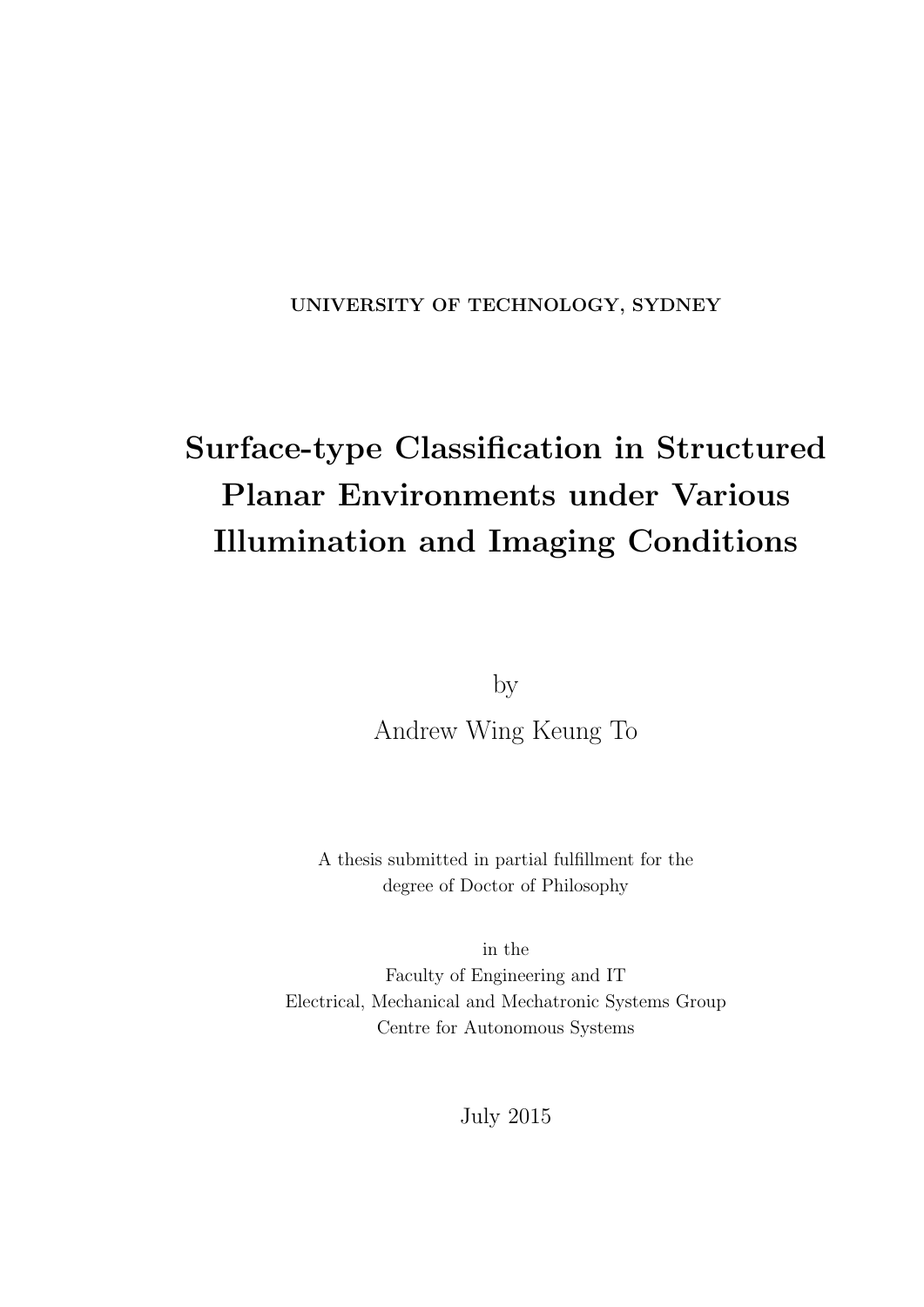#### **Declaration of Authorship**

I, Andrew Wing Keung To , declare that this thesis titled, 'Surface-type Classification in Structured Planar Environments under Various Illumination and Imaging Conditions' and the work presented in it are my own. I confirm that:

- **This work was done wholly or mainly while in candidature for a research degree at** this University.
- Where any part of this thesis has previously been submitted for a degree or any other qualification at this University or any other institution, this has been clearly stated.
- Where I have consulted the published work of others, this is always clearly attributed.
- Where I have quoted from the work of others, the source is always given. With the exception of such quotations, this thesis is entirely my own work.
- I have acknowledged all main sources of help.
- Where the thesis is based on work done by myself jointly with others, I have made clear exactly what was done by others and what I have contributed myself.

Signed:

Date: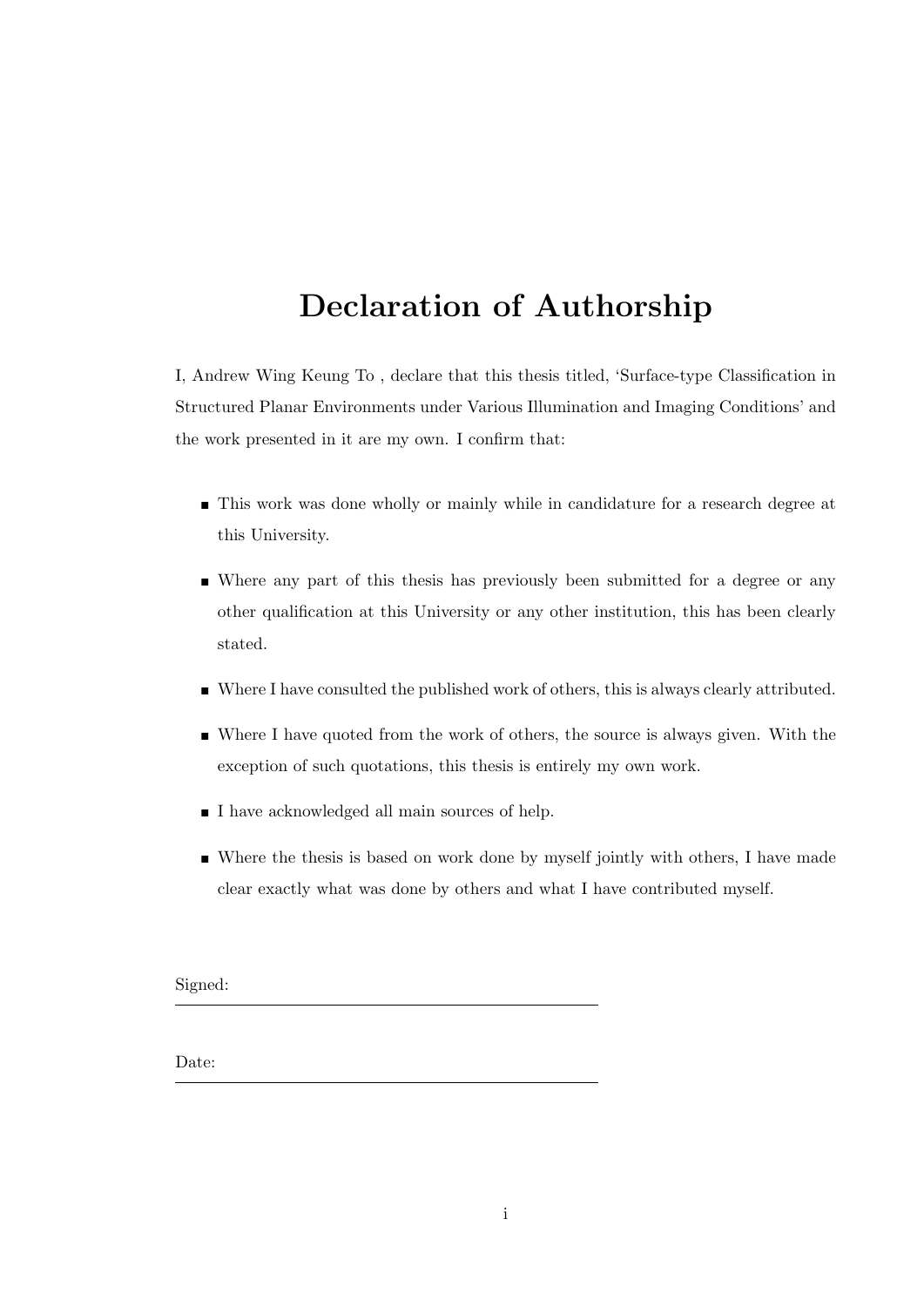#### UNIVERSITY OF TECHNOLOGY, SYDNEY

#### Abstract

Faculty of Engineering and IT Electrical, Mechanical and Mechatronic Systems Group

Doctor of Philosophy

by Andrew Wing Keung To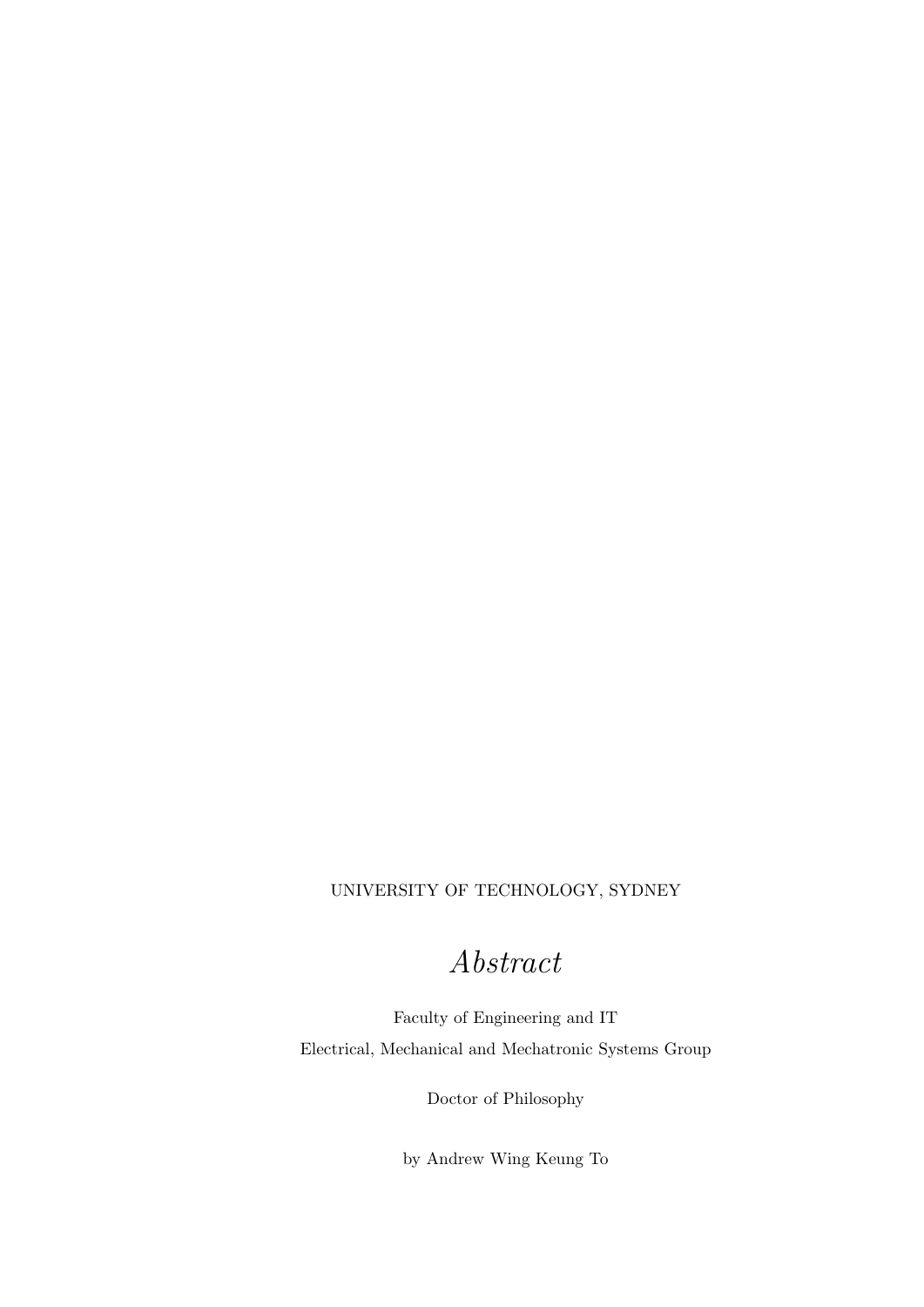The recent advancement in sensing, computing and artificial intelligence, has led to the application of robots outside of the manufacturing factory and into field environments. In order for a field robot to operate intelligently and autonomously, the robot needs to build an environmental awareness, such as by classifying the different surface-types on a steel bridge structure. However, it is challenging to classify surface-types from images that are captured in a structurally complex environment under various illumination and imaging conditions. This is because colour and texture features extracted from these images can be inconsistent.

This thesis presents a surface-type classification approach to classify surface-types in a structurally complex three-dimensional (3D) environment under various illumination and imaging conditions. The approach proposes RGB-D sensing to provide each pixel in an image with additional depth information that is used by two developed algorithms. The first algorithm uses the RGB-D information along with a modified reflectance model to extract colour features for colour-based classification of surface-types. The second algorithm uses the depth information to calculate a probability map for the pixels being a specific surface-type. The probability map can identify the image regions that have a high probability of being accurately classified by a texture-based classifier.

A 3D grid-based map is generated to combine the results produced by colour-based classification and texture-based classification. It is suggested that a robot manipulator is used to position an RGB-D sensor package in the complex environments to capture the RGB-D images. In this way, the 3D position of each pixel is precisely known in a common global frame (robot base coordinate frame) and can be combined using a grid-based map to build up a rich awareness of the surrounding complex environment.

A case study is conducted in a laboratory environment using a six degree-of-freedom robot manipulator equipped with a RGB-D sensor package mounted to the end effector. The results show that the proposed surface-type classification approach provides an improved solution for vision-based classification of surface-types in a complex structural environment with various illumination and imaging conditions.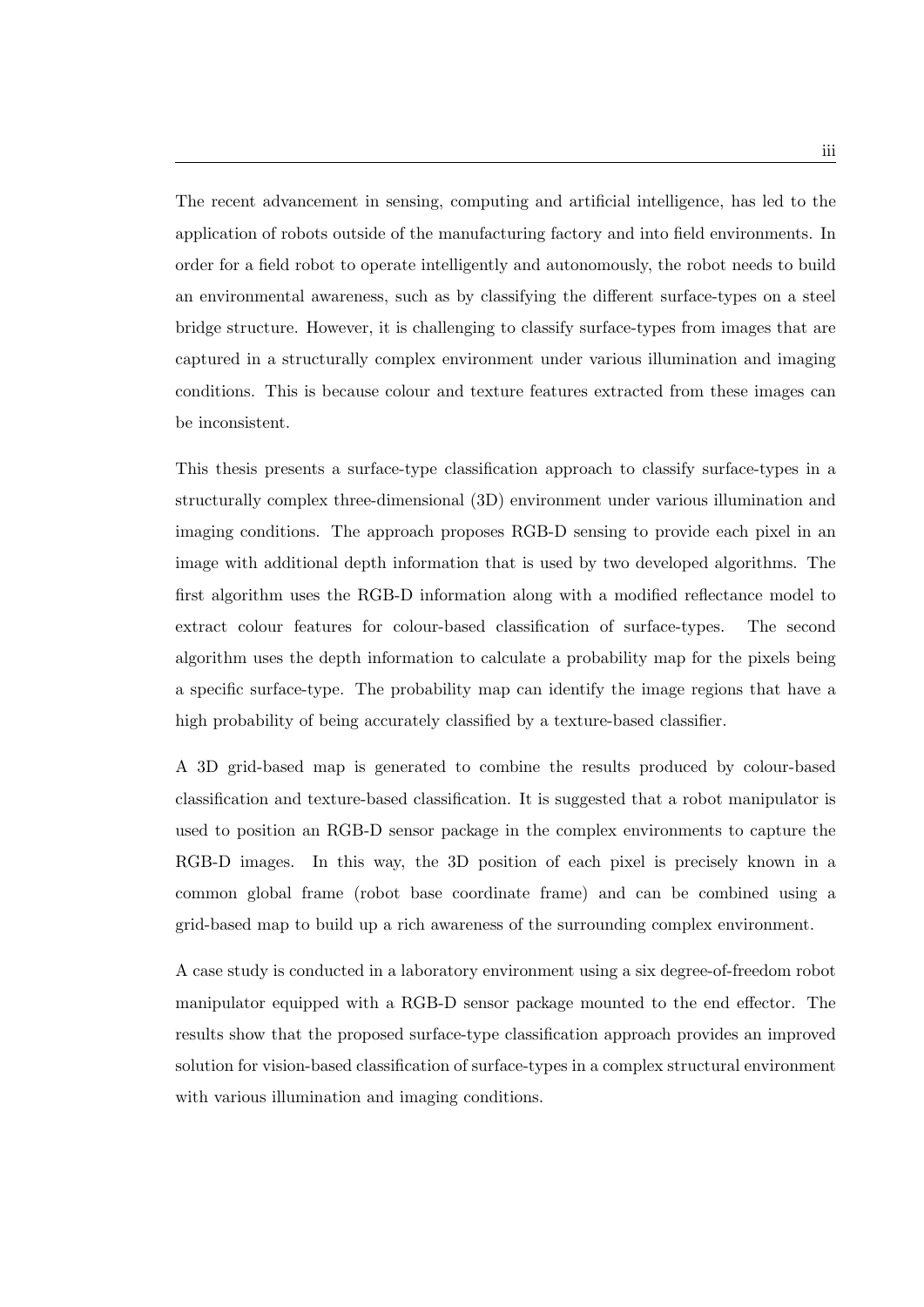#### Acknowledgements

I would like to thank my supervisors Prof. Dikai Liu, and Dr Gavin Paul for their continual support and assistance throughout the course of my research. Your guidance and countless hours spent towards improving my research work has led to a more complete, quality thesis.

Thanks to the rest of the team at the Centre of Autonomous Systems, and Prof. Gamini Dissanayake, the head of the research centre, for providing an excellent environment that has facilitated great research interactions and exchange of ideas. Fellow research student Gibson Hu for providing encouragement and support throughout the course of the candidature.

I would finally like to thank my immediate family members Nelson To, Anita Luk, Anson To, grandparents and Ayesha Tang for believing in me to strive to do my very best.

This work is supported in part by the ARC Linkage Project: A robotic system for steel bridge maintenance, the Centre for Autonomous Systems (CAS), the NSW Roads and Maritime Services (RMS) and the University of Technology, Sydney (UTS).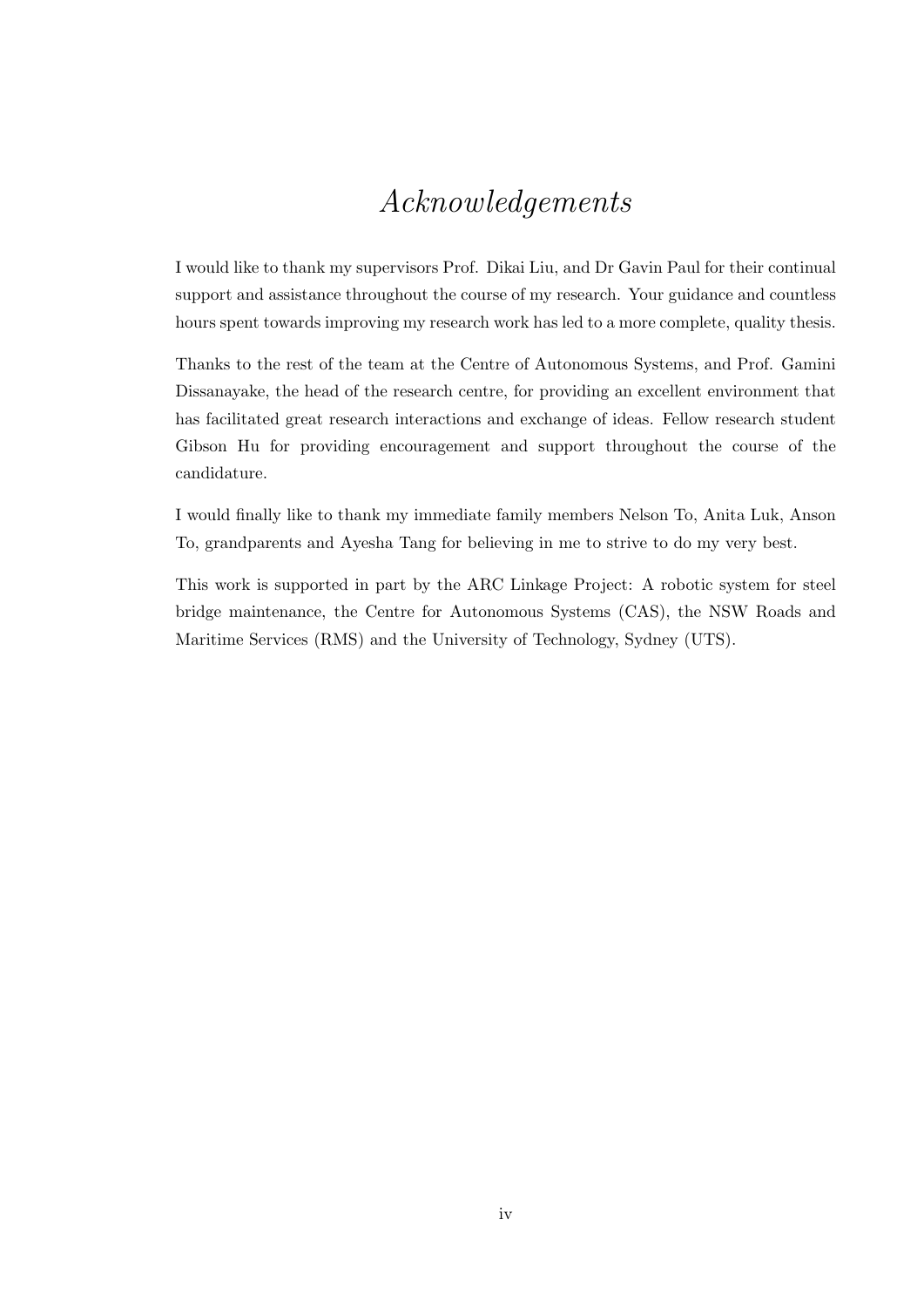## **Contents**

|          |          | <b>Declaration of Authorship</b>                                                                      | i              |
|----------|----------|-------------------------------------------------------------------------------------------------------|----------------|
|          | Abstract |                                                                                                       | ii             |
|          |          | Acknowledgements                                                                                      | iv             |
|          |          | List of Figures                                                                                       | viii           |
|          |          | List of Tables                                                                                        | xiii           |
|          |          | Abbreviations                                                                                         | xiv            |
|          |          | Nomenclature                                                                                          | XV             |
|          |          | <b>Glossary of Terms</b>                                                                              | xix            |
| 1        |          | Introduction                                                                                          | 1              |
|          | 1.1      |                                                                                                       | 3              |
|          | 1.2      | Motivation                                                                                            | $\bf 5$        |
|          | 1.3      | Scope                                                                                                 | $\,6$          |
|          | 1.4      |                                                                                                       | $\overline{7}$ |
|          | 1.5      |                                                                                                       | 8              |
|          |          | 1.5.1                                                                                                 | 8              |
|          |          | 1.5.2                                                                                                 | 8              |
|          | 1.6      | Thesis Outline                                                                                        | 9              |
| $\bf{2}$ |          | <b>Review of Related Work</b>                                                                         | 11             |
|          | 2.1      | Environmental Awareness<br>and the state of the state of the<br>and the service of the service of the | 11             |
|          | 2.2      | Sensor Technologies and Sensing Approaches Used for Surface Inspection                                | 16             |
|          | 2.3      | Vision-based Classification of Surface(s) with Non-uniform Illumination $\ldots$                      | 20             |
|          | 2.4      | Vision-based Classification of Surface(s) with Texture Inconsistency $\ldots$ .                       | 25             |
|          | 2.5      |                                                                                                       | 27             |
| 3        |          | <b>Surface-type Classification Approach</b>                                                           | 30             |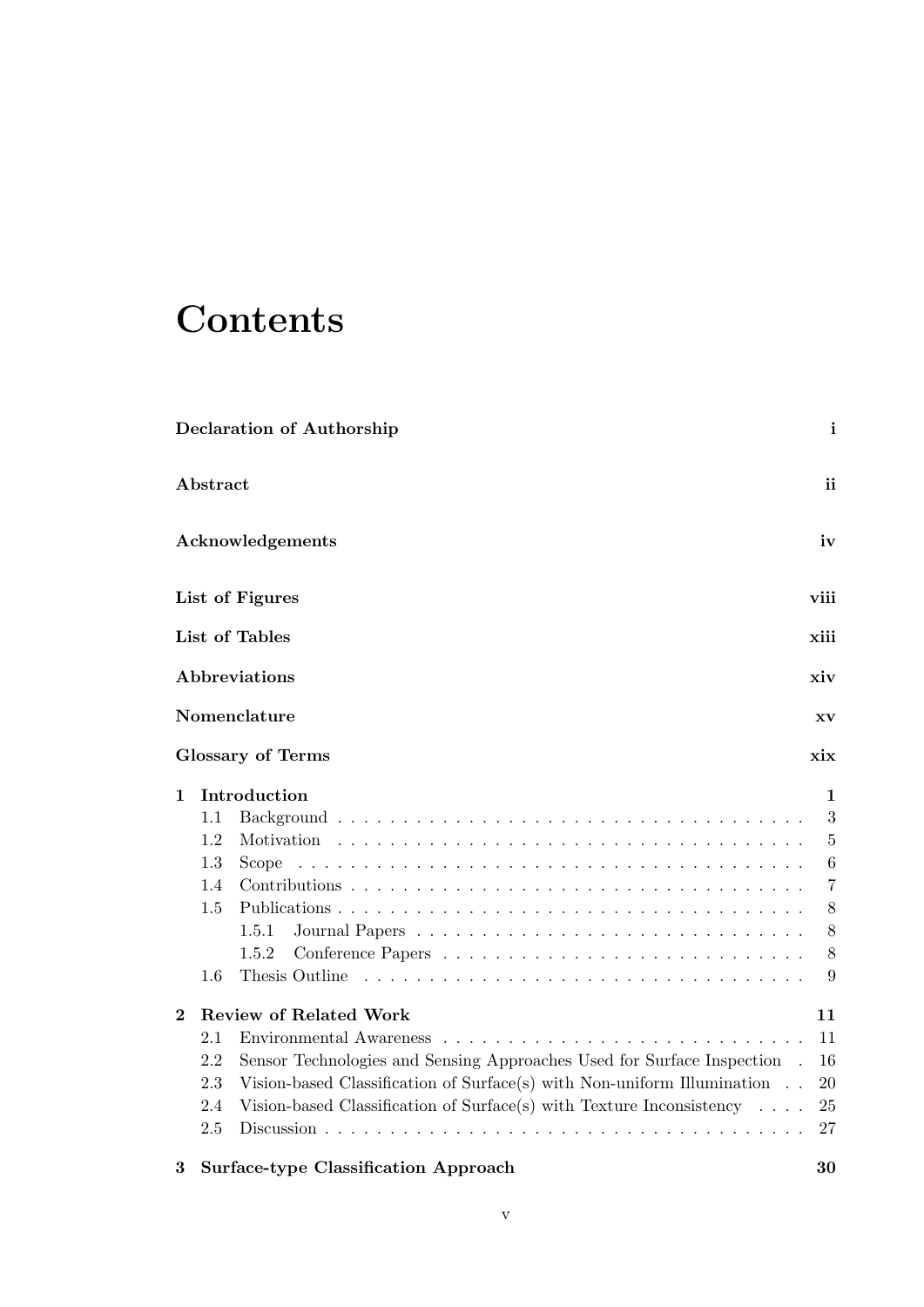|                | 3.1 |                |                                                                             |     |
|----------------|-----|----------------|-----------------------------------------------------------------------------|-----|
|                | 3.2 |                | Positioning of the RGB-D Sensor Package Using a Robot Manipulator           | 32  |
|                | 3.3 |                | Calculating the Viewing Distance and Viewing Angle for an Image Pixel       | 34  |
|                | 3.4 |                |                                                                             | 37  |
|                |     | 3.4.1          |                                                                             | 38  |
|                | 3.5 |                |                                                                             | 39  |
|                | 3.6 |                |                                                                             | 39  |
|                | 3.7 |                |                                                                             | 40  |
| $\overline{4}$ |     |                | Algorithm for Extraction of Colour Features                                 | 41  |
|                | 4.1 |                |                                                                             | 42  |
|                | 4.2 |                |                                                                             | 45  |
|                |     | 4.2.1          |                                                                             | 46  |
|                |     | 4.2.2          | Radiometric Response Function of a Camera                                   | 48  |
|                |     | 4.2.3          | Camera-to-Light Source Position Calculation                                 | 50  |
|                |     | 4.2.4          | Diffused Reflectance Value Calculation - Proposed Colour Features.          | 53  |
|                | 4.3 |                |                                                                             | 54  |
|                | 4.4 |                | Experiment 1: Surface-type Classification of Images Containing a Single     |     |
|                |     |                |                                                                             | 58  |
|                | 4.5 |                | Experiment 2: Surface-type Classification of an Image Containing Multiple   |     |
|                |     |                | Surface Planes with Non-uniform Illumination                                | 66  |
|                | 4.6 |                |                                                                             | 71  |
|                |     |                |                                                                             |     |
| $\mathbf{5}$   |     |                | Algorithm for Classification Result Assessment                              | 73  |
|                | 5.1 |                |                                                                             | 74  |
|                | 5.2 |                |                                                                             | 76  |
|                |     | 5.2.1          |                                                                             | 77  |
|                |     | 5.2.2          | Effect of Focus Quality on Texture Features                                 | 79  |
|                |     | 5.2.3          |                                                                             | 82  |
|                |     | 5.2.4          | Effect of Spatial Resolution on Texture Features                            | 84  |
|                |     | 5.2.5          |                                                                             |     |
|                |     | 5.2.6          | Effect of Perspective Distortion on Texture Features $\ldots \ldots \ldots$ | 87  |
|                | 5.3 |                |                                                                             | 89  |
|                | 5.4 |                |                                                                             | 93  |
|                |     | 5.4.1          | Experiment 1: Effect of Image Capture Conditions on Texture Features 94     |     |
|                |     | 5.4.2          | Experiment 2: Effect of Image Capture Conditions on Surface-type            |     |
|                |     |                |                                                                             |     |
|                |     | 5.4.3          | Experiment 3: Identification of Accurately Classified Image Region(s)108    |     |
|                | 5.5 |                |                                                                             |     |
| 6              |     | Case Study     |                                                                             | 115 |
|                | 6.1 |                |                                                                             |     |
|                |     | 6.1.1          |                                                                             |     |
|                |     | 6.1.2<br>6.1.3 |                                                                             |     |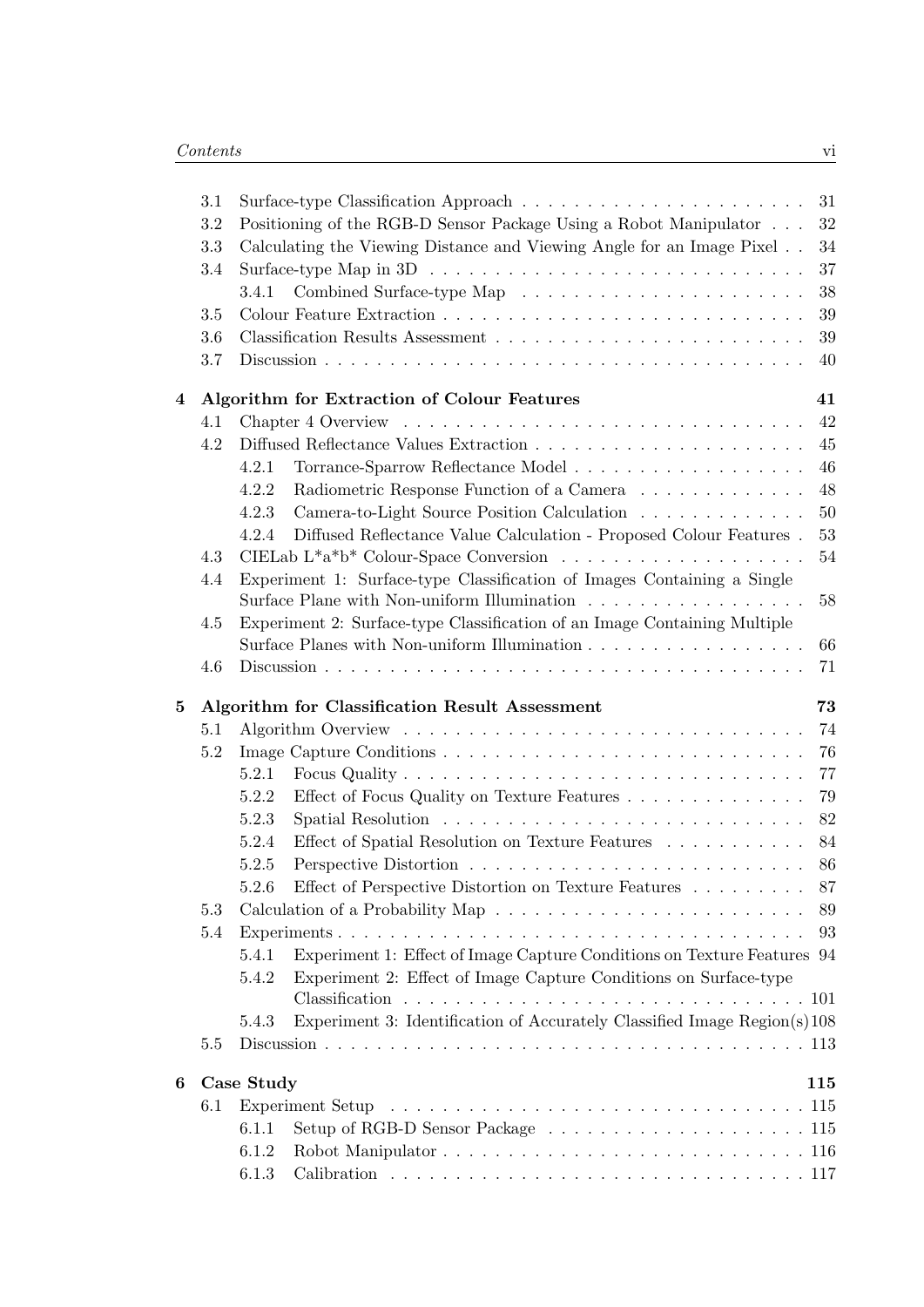|   |     | Method to Evaluate the Accuracy of Classification Results using a<br>6.1.4                              |     |
|---|-----|---------------------------------------------------------------------------------------------------------|-----|
|   |     |                                                                                                         |     |
|   |     |                                                                                                         |     |
|   | 6.2 | Experiment 1: Surface-type Classification with Viewing Distance Change . 127                            |     |
|   | 6.3 | Experiment 2: Surface-type Classification with Viewing Distance and                                     |     |
|   |     | Viewing Angle Change $\ldots \ldots \ldots \ldots \ldots \ldots \ldots \ldots \ldots \ldots \ldots 134$ |     |
|   | 6.4 |                                                                                                         |     |
|   |     |                                                                                                         |     |
| 7 |     |                                                                                                         |     |
|   |     | Conclusions                                                                                             | 143 |
|   | 7.1 |                                                                                                         |     |
|   |     | A Surface-type Classification Approach using RGB-D Images 143<br>7.1.1                                  |     |
|   |     | An Algorithm for Colour Feature Extraction 144<br>7.1.2                                                 |     |
|   |     | An Algorithm for Classification Result Assessment 144<br>7.1.3                                          |     |
|   |     | 7.1.4                                                                                                   |     |
|   | 7.2 |                                                                                                         |     |

#### **Appendices 149**

|              | A IR Camera Hand-eye Calibration                              | <b>150</b> |
|--------------|---------------------------------------------------------------|------------|
|              |                                                               |            |
|              |                                                               |            |
|              | A.3 Camera-to-robot Transform through 3D Feature Matching 153 |            |
|              | A.4 Hand-Eye Transform and Point Cloud Registration 154       |            |
|              |                                                               |            |
|              | <b>B</b> Texture Features                                     | 156        |
|              |                                                               |            |
|              |                                                               |            |
|              | C Multi-class Surface-type Classifier                         | 159        |
|              |                                                               |            |
|              |                                                               |            |
|              | D Surface Preparation Guideline                               | 161        |
|              |                                                               |            |
| $\mathbf{E}$ | <b>Confusion Matrices</b>                                     | 164        |
|              |                                                               |            |
|              |                                                               |            |
|              |                                                               |            |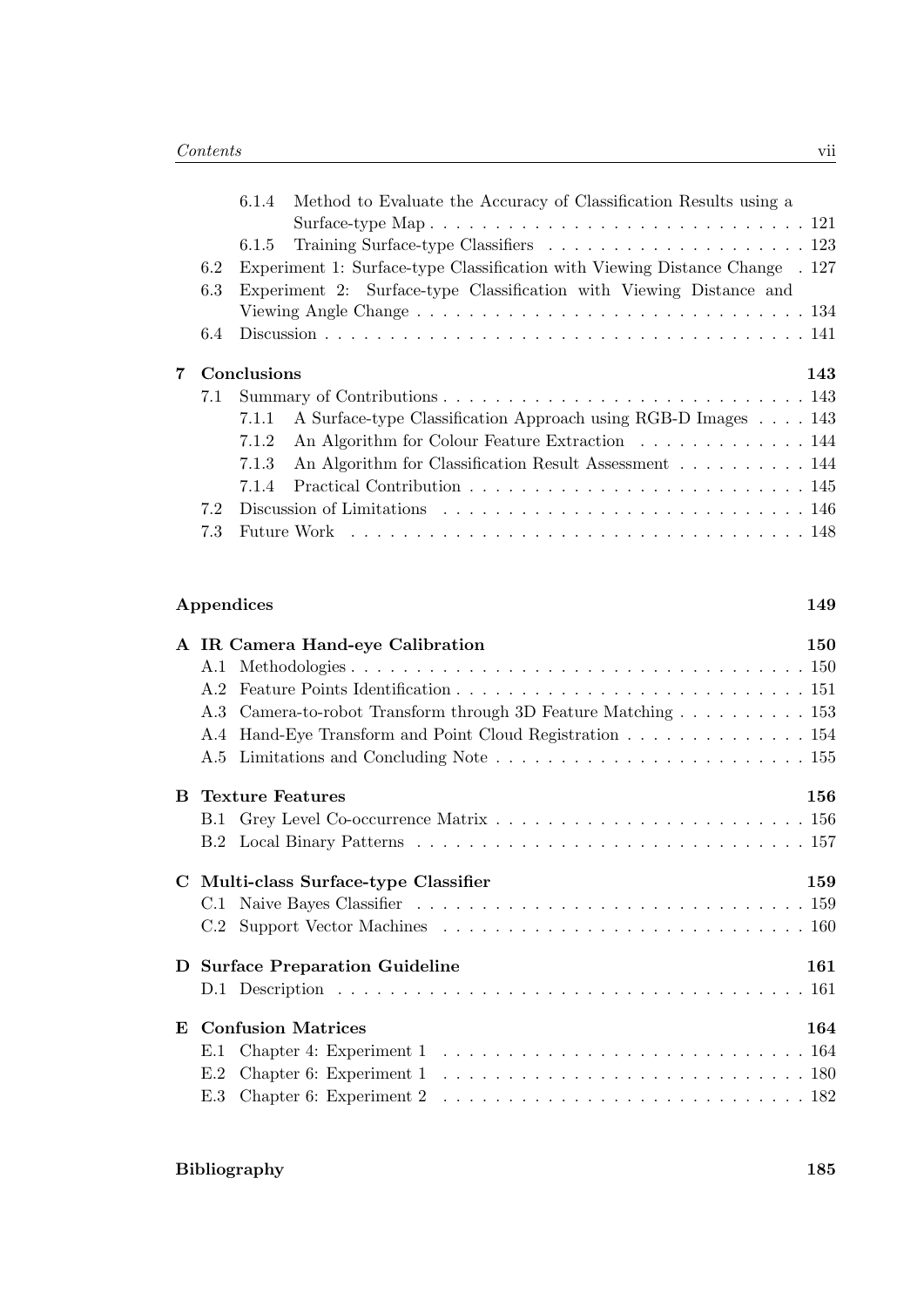# **List of Figures**

| 1.1     | a) Mock robotic inspection setup in a laboratory; b) Actual bridge                                                                                                 | $\overline{2}$ |
|---------|--------------------------------------------------------------------------------------------------------------------------------------------------------------------|----------------|
| $1.2\,$ | $a)$ A sealed containment area established for bridge maintenance; $b)$ A                                                                                          |                |
|         | mobile robotic system deployed for steel bridge maintenance                                                                                                        | $\overline{5}$ |
| 2.1     | 3D geometric map with additional colour information $[1]$                                                                                                          | 14             |
| 2.2     | 3D scene labelling results for three complex scenes, where: bowl is red, cap<br>is green, cereal box is blue, coffee mug is yellow and soda can is cyan $[2]$ .    | 16             |
| 2.3     | Commercial surface inspection instruments [3], please refer to Appendix D<br>for SSPC visual guide                                                                 | 17             |
| 2.4     | Automation of the marble quality classification process: from image                                                                                                | 19             |
| 2.5     | Directional light source and camera mounted to the end-effector of a bridge<br>maintenance robot to inspect for rust and grit-blasting quality $[5]$ $[6]$ $[7]$ . | 19             |
| 2.6     | Images captured with uniform illumination $[8][9][10]$                                                                                                             | 21             |
| 2.7     | Rust classification results for an original image, and an image with simulated<br>non-uniform illumination; Rust percentage $=$ percentage of pixels in an         |                |
|         |                                                                                                                                                                    | 23             |
| $2.8\,$ | Captured sample image (left), Classification based on single image (middle),                                                                                       |                |
|         | Classification based on Hemispherical Harmonic coefficients (right) [12]                                                                                           | 25             |
| 2.9     |                                                                                                                                                                    | 27             |
| 3.1     | Overview of the proposed surface-type classification approach $\dots \dots$                                                                                        | 32             |
| $3.2\,$ | Coordinate frames of a robot manipulator and an RGB-D sensor package .                                                                                             | 33             |
| 3.3     | Viewing distance and viewing angle for a surface point in $3D \ldots \ldots$                                                                                       | 34             |
| 3.4     | The surface normal calculated for a 3D point $\dots \dots \dots \dots \dots \dots$                                                                                 | 36             |
| $3.5\,$ | grid-based 3D surface-type map used to represent surface-type<br>A                                                                                                 | 37             |
| 4.1     | Robot manipulator with a directional light source illuminating a surface                                                                                           | 41             |
| $4.2\,$ |                                                                                                                                                                    | 44             |
| $4.3\,$ |                                                                                                                                                                    | 46             |
| 4.4     |                                                                                                                                                                    | 47             |
| 4.5     | Response functions of several different imaging systems $[14]$                                                                                                     | 49             |
|         |                                                                                                                                                                    |                |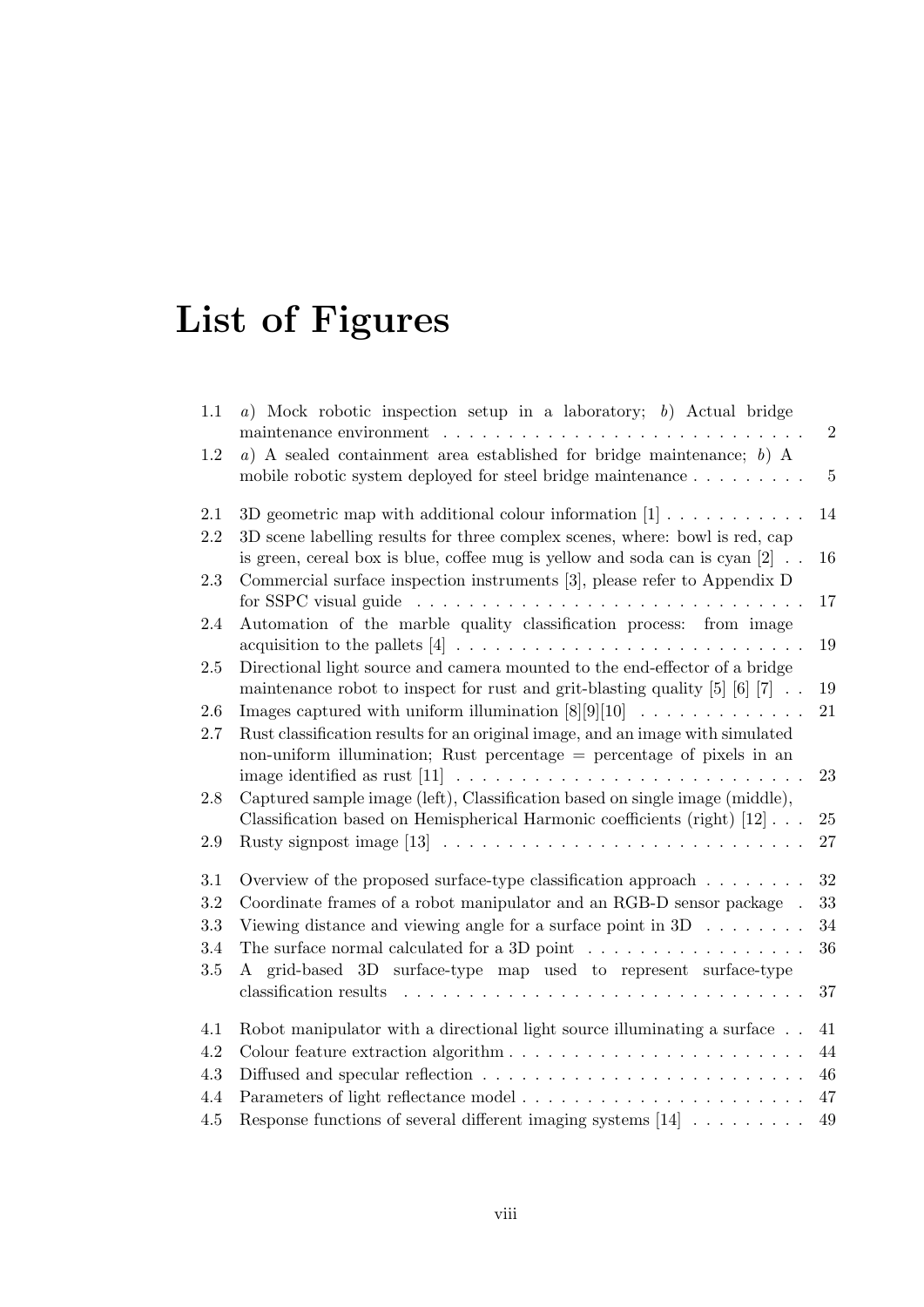| 4.6  | a) Greyscale of the calibration image $\Omega_c$ ; b) Binary image of specular<br>reflectance region in the calibration image $\Omega_{cs}$ ; c) Diffused reflectance                                                                            |    |
|------|--------------------------------------------------------------------------------------------------------------------------------------------------------------------------------------------------------------------------------------------------|----|
|      |                                                                                                                                                                                                                                                  | 50 |
| 4.7  | Light source direction vector estimation using specular centroid pixel                                                                                                                                                                           | 51 |
| 4.8  | Calculating $\theta_l$ and $d_l$ for a 3D point representing an i <sup>th</sup> image pixel                                                                                                                                                      | 53 |
| 4.9  | a) Original image; b) Image adjusted to simulate illumination by a side                                                                                                                                                                          |    |
|      | directional light source; $c$ ) Image adjusted to simulate illumination by a                                                                                                                                                                     |    |
|      | light source directly in front of the image plane $\dots \dots \dots \dots \dots$                                                                                                                                                                | 56 |
| 4.10 | Histograms of colour-space components for image adjusted to simulate<br>illumination by a side directional light source $\dots \dots \dots \dots \dots \dots$                                                                                    | 57 |
|      | 4.11 Histograms of colour-space components for image adjusted to simulate<br>illumination by a light source directly in front of the image plane $\dots \dots$                                                                                   | 57 |
|      | 4.12 Experiment environment from which the four surface-types are collected                                                                                                                                                                      | 59 |
|      | 4.13 RGB-D sensor package consisting of a Kinect, Point Grey Firefly camera                                                                                                                                                                      |    |
|      |                                                                                                                                                                                                                                                  | 60 |
|      | 4.14 The different RGB-D image capture positions used to collect images under                                                                                                                                                                    |    |
|      |                                                                                                                                                                                                                                                  | 60 |
|      |                                                                                                                                                                                                                                                  | 61 |
|      |                                                                                                                                                                                                                                                  | 64 |
|      |                                                                                                                                                                                                                                                  | 64 |
|      |                                                                                                                                                                                                                                                  | 65 |
|      | 4.19 Blasted surface classification results                                                                                                                                                                                                      | 65 |
| 4.20 | a) Experiment 2 image that contains two surface planes and three                                                                                                                                                                                 |    |
|      | surface-types; b) Depth image showing the segmented surface planes $\ldots$ .                                                                                                                                                                    | 69 |
|      | 4.21 Binary ground truth labelled images for each surface-type. White is the<br>surface-type, black is not the surface-type $\dots \dots \dots \dots \dots \dots \dots$                                                                          | 69 |
| 4.22 | a) Classification result using RGB features; b) Classification result using<br>$a^*b^*$ features; c) Classification result using $K_d$ features. The colour scheme<br>used in these figures are: teal = timber surface, yellow = rusted surface, |    |
|      |                                                                                                                                                                                                                                                  | 69 |
|      | 4.23 Additional images collected in the environment                                                                                                                                                                                              | 70 |
|      |                                                                                                                                                                                                                                                  |    |
| 5.1  | Algorithm to calculate a probability map of image pixels being a specific<br>surface-type $\ldots \ldots \ldots \ldots \ldots \ldots \ldots \ldots \ldots \ldots \ldots \ldots \ldots$                                                           | 75 |
| 5.2  |                                                                                                                                                                                                                                                  | 78 |
| 5.3  | $a)$ Ideal pixel surface position within the DOF range; $b)$ Pixel surface                                                                                                                                                                       |    |
|      |                                                                                                                                                                                                                                                  | 78 |
| 5.4  |                                                                                                                                                                                                                                                  | 79 |
| 5.5  | Gaussian blurred images of the checkerboard                                                                                                                                                                                                      | 81 |
| 5.6  | Box plot diagrams of the texture feature distribution extracted from the                                                                                                                                                                         |    |
|      | blurred images produced using different values of $\beta_g \dots \dots \dots \dots$                                                                                                                                                              | 81 |
| 5.7  | Example of pixel density on a surface relative to the viewing distance $\ldots$                                                                                                                                                                  | 83 |
| 5.8  | Upscale and downscale images of the checkerboard image to simulate change                                                                                                                                                                        |    |
|      | in spatial resolution when using a fixed pixel window size to extract texture                                                                                                                                                                    |    |
|      |                                                                                                                                                                                                                                                  | 85 |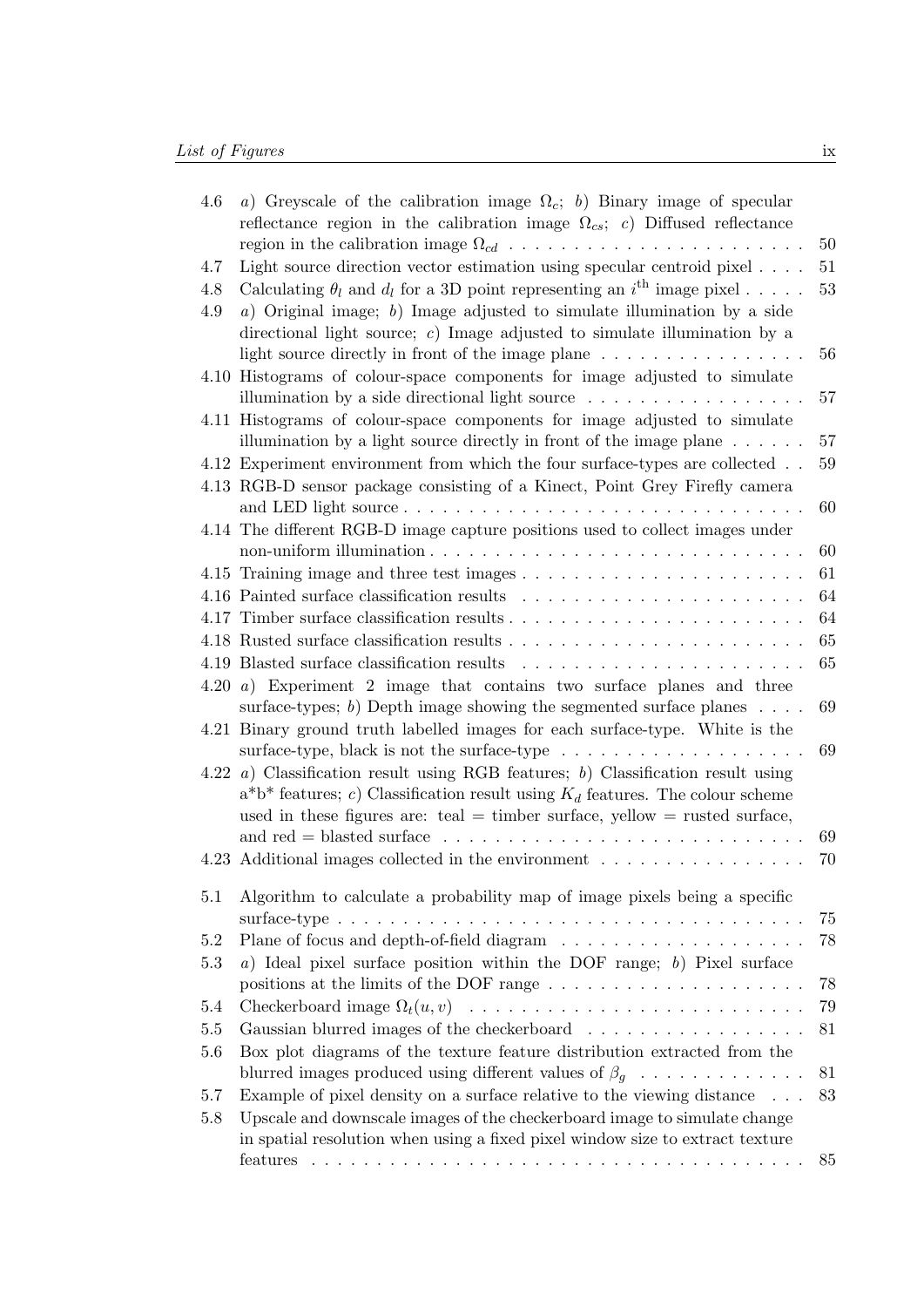| 5.9  | Box plot diagrams of the texture feature distribution extracted from the<br>scaled images produced using different values of $\beta_s$                                                                                                                                                                                       | 85 |
|------|------------------------------------------------------------------------------------------------------------------------------------------------------------------------------------------------------------------------------------------------------------------------------------------------------------------------------|----|
| 5.10 | a) The camera viewing angle used to capture the training dataset, $\theta_t$ , and<br>the viewing angle threshold, $\tau_{\theta}$ ; b) An example of a camera viewing angle                                                                                                                                                 |    |
|      | that is within the viewing angle threshold $\ldots \ldots \ldots \ldots \ldots \ldots$                                                                                                                                                                                                                                       | 87 |
|      |                                                                                                                                                                                                                                                                                                                              | 88 |
|      | 5.12 Box plot diagrams of the texture feature distribution extracted from the<br>distorted images produced using different values of $\beta_k$                                                                                                                                                                               | 89 |
|      | 5.13 Sigmoid function to calculate the probability value of a pixel based on the<br>viewing distance                                                                                                                                                                                                                         | 90 |
|      | 5.14 Sigmoid function to calculate the probability value of a pixel based on the<br>viewing angle $\ldots \ldots \ldots \ldots \ldots \ldots \ldots \ldots \ldots$                                                                                                                                                           | 91 |
|      | 5.15 Visualisation of the probability value $P_{d_c, \theta_c}$ with image capture condition                                                                                                                                                                                                                                 |    |
|      | changes in viewing distance $d_c$ , and viewing angle $\theta_c$                                                                                                                                                                                                                                                             | 92 |
|      | 5.16 Procedure for calculating the probability value of the classification results                                                                                                                                                                                                                                           |    |
|      |                                                                                                                                                                                                                                                                                                                              | 93 |
|      | 5.17 Experimental setup of camera to capture images of a surface-type $\dots$                                                                                                                                                                                                                                                | 95 |
|      | 5.18 Image capture conditions used to capture images with focus distance changes                                                                                                                                                                                                                                             | 95 |
|      | 5.19 Set of images with focus distance changes $\dots \dots \dots \dots \dots \dots \dots$                                                                                                                                                                                                                                   | 96 |
|      | 5.20 Box plot diagrams of the texture features distribution extracted from the                                                                                                                                                                                                                                               |    |
|      | set of images with focus distance change: horizontal axis shows the images                                                                                                                                                                                                                                                   |    |
|      | $(1-15)$ corresponding with plane of focus change from $(30 \text{ mm to } 170 \text{ mm});$                                                                                                                                                                                                                                 |    |
|      | and vertical axis shows the values for each texture feature $\dots \dots \dots$                                                                                                                                                                                                                                              | 96 |
|      | 5.21 Image capture conditions used to capture images with spatial resolution                                                                                                                                                                                                                                                 |    |
|      | <u>. A series a series a series a series a series a series a series a series a series a series a series a se</u><br>changes                                                                                                                                                                                                  | 98 |
|      |                                                                                                                                                                                                                                                                                                                              | 98 |
|      | 5.23 Box plot diagrams of the texture feature distribution extracted from the set<br>of images with spatial resolution change: horizontal axis shows the images<br>$(1-15)$ corresponding with viewing distance and plane of focus change from<br>$(30-170 \text{ mm})$ ; and vertical axis shows the texture feature values | 99 |
|      | 5.24 Image capture conditions used to capture images with perspective distortion 100                                                                                                                                                                                                                                         |    |
|      |                                                                                                                                                                                                                                                                                                                              |    |
|      | 5.26 Box plot diagrams of the texture feature distribution extracted from the set<br>of images with perspective distortion: horizontal axis shows the images $1-5$                                                                                                                                                           |    |
|      | corresponding with viewing angle change from $0^{\circ}$ to $60^{\circ}$ ; and vertical axis                                                                                                                                                                                                                                 |    |
|      |                                                                                                                                                                                                                                                                                                                              |    |
|      | 5.27 Experimental environment to capture surface-type images with different                                                                                                                                                                                                                                                  |    |
|      |                                                                                                                                                                                                                                                                                                                              |    |
|      | 5.28 Image capture conditions used to capture a set of images for each                                                                                                                                                                                                                                                       |    |
|      |                                                                                                                                                                                                                                                                                                                              |    |
|      | 5.29 Set of images of blasted metal surface captured with changes in image<br>capture conditions $\ldots \ldots \ldots \ldots \ldots \ldots \ldots \ldots \ldots \ldots \ldots$                                                                                                                                              |    |
|      | 5.30 Set of images of rusted metal surface captured with changes in image capture                                                                                                                                                                                                                                            |    |
|      |                                                                                                                                                                                                                                                                                                                              |    |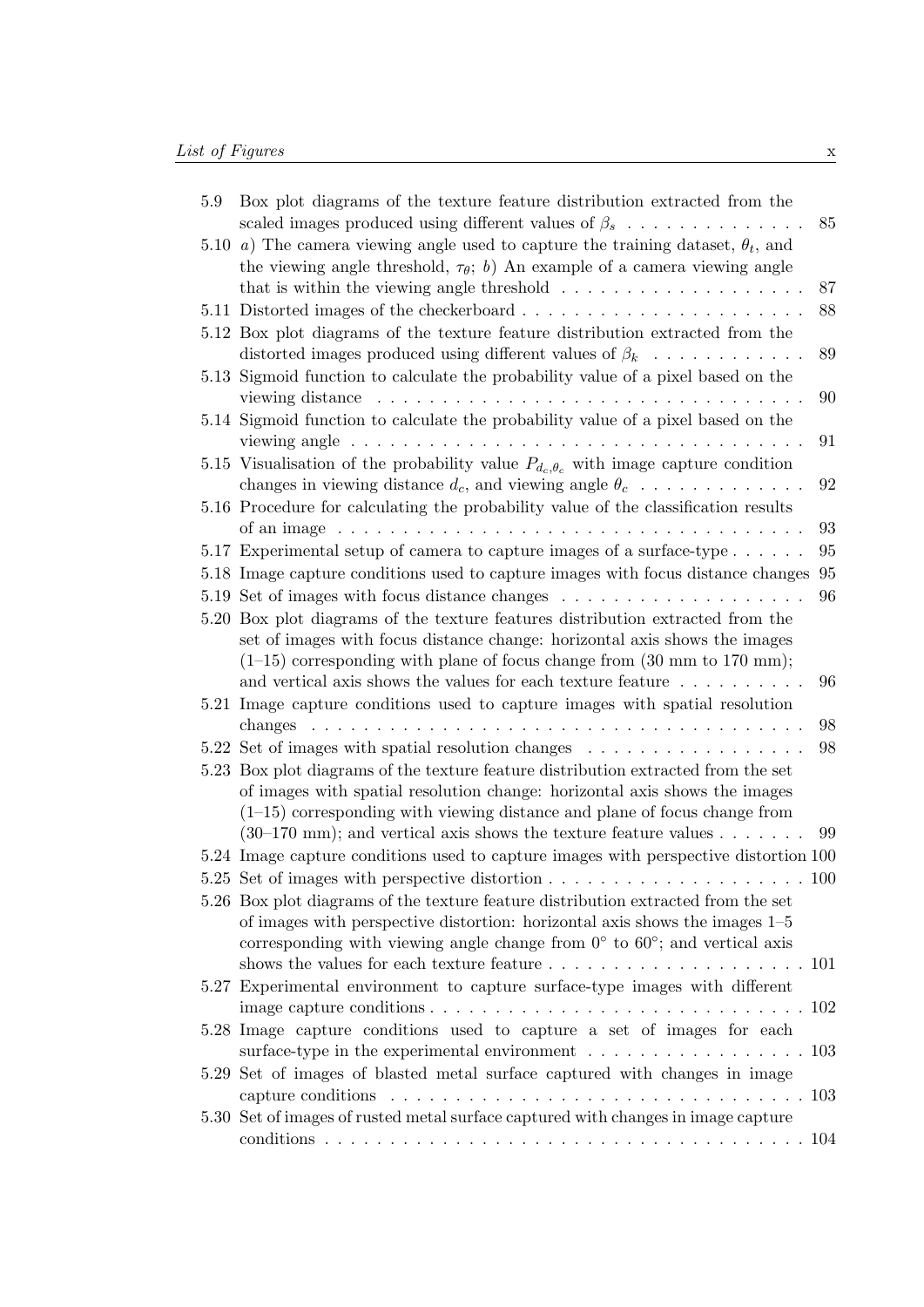|      | 5.31 Set of images of timber surface captured with changes in image capture                                                                                                     |  |
|------|---------------------------------------------------------------------------------------------------------------------------------------------------------------------------------|--|
|      | 5.32 The images used in the training dataset with image capture conditions of                                                                                                   |  |
|      |                                                                                                                                                                                 |  |
|      | 5.33 Visualisation of the classification accuracy for the surface-type images<br>corresponding to the results presented in Tables $5.1, 5.2$ and $5.3 \ldots \ldots \ldots 107$ |  |
|      | 5.34 The RGB-D sensor package used in this experiment and the experiment                                                                                                        |  |
|      | 5.35 600 $\times$ 600 pixels training image of the timber surface-type 109                                                                                                      |  |
|      | 5.36 Row 1 test images; row 2 classification results of test images; row 3<br>segmented image regions with a high probability of being accurately                               |  |
|      |                                                                                                                                                                                 |  |
| 6.1  | RGB-D sensor package: Firefly camera, Kinect, and LED light source 116                                                                                                          |  |
| 6.2  |                                                                                                                                                                                 |  |
| 6.3  | 25 checkerboard images captured by the IR camera (left) and the Firefly                                                                                                         |  |
|      | camera (right) for intrinsic and extrinsic calibration $\dots \dots \dots \dots \dots \dots$                                                                                    |  |
| 6.4  | Extrinsic transformation between the Firefly camera and the IR camera                                                                                                           |  |
|      |                                                                                                                                                                                 |  |
| 6.5  | IR and depth images used to identify the calibration points to perform                                                                                                          |  |
|      |                                                                                                                                                                                 |  |
| 6.6  | Real robot manipulator and a simulation of the robot manipulator with a                                                                                                         |  |
|      | point cloud transformed into the robot base coordinate frame $\dots \dots \dots 120$                                                                                            |  |
| 6.7  | Calibration images used to identify the light source position relative to the                                                                                                   |  |
| 6.8  | The calibration image perspective projected into 3D and light source                                                                                                            |  |
|      | position relative to the Firefly camera coordinate frame 121                                                                                                                    |  |
| 6.9  | Setup of the environment to generate a benchmark surface-type map $\ldots$ . 122                                                                                                |  |
| 6.10 | Benchmark surface-type map, and surface-type map generated from                                                                                                                 |  |
|      | classification results $\ldots \ldots \ldots \ldots \ldots \ldots \ldots \ldots \ldots \ldots \ldots 123$                                                                       |  |
|      | 6.11 1280 $\times$ 960 pixels training images collected for each surface-type 124                                                                                               |  |
|      | 6.12 Training image dataset used to extract features to train surface-type classifiers 125                                                                                      |  |
|      | 6.13 Experiment 1 setup of the laboratory environment $\dots \dots \dots \dots \dots \dots 127$                                                                                 |  |
|      |                                                                                                                                                                                 |  |
|      | 6.15 Classification results using classifier trained with RGB features: Timber                                                                                                  |  |
|      | surface is dark blue, painted metal surface is sky blue, rusted metal surface                                                                                                   |  |
|      |                                                                                                                                                                                 |  |
|      | 6.16 Classification results using classifier trained with $a^*b^*$ features: Timber                                                                                             |  |
|      | surface is dark blue, painted metal surface is sky blue, rusted metal surface                                                                                                   |  |
|      | is yellow and cardboard is red $\ldots \ldots \ldots \ldots \ldots \ldots \ldots \ldots \ldots 130$                                                                             |  |
|      | 6.17 Classification results using classifier trained with $K_d$ features: Timber                                                                                                |  |
|      | surface is dark blue, painted metal surface is sky blue, rusted metal                                                                                                           |  |
|      |                                                                                                                                                                                 |  |
|      | 6.18 Classification results using classifier trained with LBP features: Timber<br>surface is dark blue, painted metal surface is sky blue, rusted metal surface                 |  |
|      | is yellow and cardboard is red $\ldots \ldots \ldots \ldots \ldots \ldots \ldots \ldots \ldots 131$                                                                             |  |
|      |                                                                                                                                                                                 |  |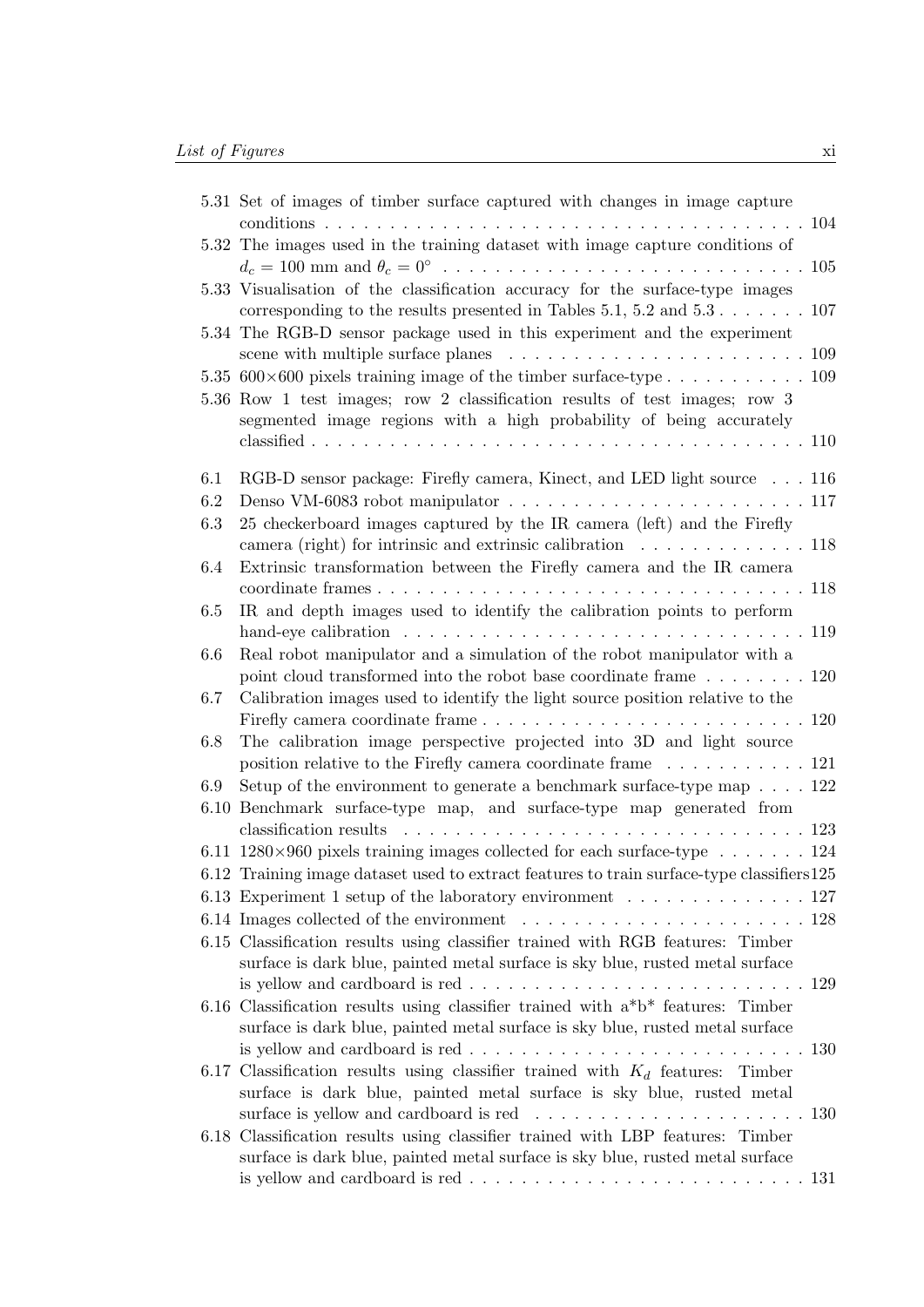|     | 6.19 Probability maps for texture-based classification results 131                                                                                                                                                                                     |     |
|-----|--------------------------------------------------------------------------------------------------------------------------------------------------------------------------------------------------------------------------------------------------------|-----|
|     | 6.20 Classification results by combining $K_d$ and LBP classification results:<br>Timber surface is dark blue, painted metal surface is sky blue, rusted<br>metal surface is yellow and cardboard is red 132                                           |     |
|     | 6.21 Image 1 surface-type maps generated using classification results from $K_d$ ,<br>LBP and Combined: Timber surface is dark blue, painted metal surface is<br>sky blue, rusted metal surface is yellow and cardboard is red $\dots \dots \dots 132$ |     |
|     | 6.22 Classification accuracy for each viewpoint using the classifiers trained with                                                                                                                                                                     |     |
|     | 6.23 Experiment 2 setup of the laboratory environment 135                                                                                                                                                                                              |     |
|     | 6.24 Images collected of the environment $\ldots \ldots \ldots \ldots \ldots \ldots \ldots 135$                                                                                                                                                        |     |
|     | 6.25 Classification results using classifier trained with RGB features: Timber<br>surface is dark blue, painted metal surface is sky blue, rusted metal surface                                                                                        |     |
|     | is yellow and cardboard is red $\ldots \ldots \ldots \ldots \ldots \ldots \ldots \ldots \ldots \ldots 136$                                                                                                                                             |     |
|     | 6.26 Classification results using classifier trained with $a^*b^*$ features: Timber<br>surface is dark blue, painted metal surface is sky blue, rusted metal surface                                                                                   |     |
|     | is yellow and cardboard is red $\ldots \ldots \ldots \ldots \ldots \ldots \ldots \ldots \ldots 137$                                                                                                                                                    |     |
|     | 6.27 Classification results using classifier trained with $K_d$ features: Timber<br>surface is dark blue, painted metal surface is sky blue, rusted metal                                                                                              |     |
|     | 6.28 Classification results using classifier trained with LBP features: Timber                                                                                                                                                                         |     |
|     | surface is dark blue, painted metal surface is sky blue, rusted metal surface<br>is yellow and cardboard is red $\ldots \ldots \ldots \ldots \ldots \ldots \ldots \ldots \ldots 138$                                                                   |     |
|     | 6.29 Probability maps for texture-based classification results 138                                                                                                                                                                                     |     |
|     | 6.30 Classification results produced by combining $K_d$ and LBP classification<br>results: Timber surface is dark blue, painted metal surface is sky blue,                                                                                             |     |
|     | rusted metal surface is yellow and cardboard is red 139<br>6.31 Image 1 surface-type maps generated using classification results from $K_d$ ,                                                                                                          |     |
|     | LBP and Combined: Timber surface is dark blue, painted metal surface is                                                                                                                                                                                |     |
|     | sky blue, rusted metal surface is yellow and cardboard is red 139<br>6.32 Classification accuracy for each viewpoint using the classifiers trained with                                                                                                |     |
|     |                                                                                                                                                                                                                                                        |     |
| A.1 | Overview of the process for hand-eye calibration $\ldots \ldots \ldots \ldots \ldots 151$                                                                                                                                                              |     |
| A.2 | a) IR image; b) Binary image of reflector discs $\dots \dots \dots \dots \dots \dots \dots \dots \dots \dots 152$                                                                                                                                      |     |
| A.3 | $a)$ Datasets of points in 3D representing the reflector discs; $b)$ Circle fit on<br>a dataset                                                                                                                                                        |     |
| A.4 | $a)$ An IR depth camera attached to a robot manipulator observing the                                                                                                                                                                                  |     |
|     | calibration plate; $b$ ) Camera-to-robot base frame and end-effector-to-robot                                                                                                                                                                          | 155 |
| B.1 | The calculation of a decimal value for a pixel using the LBP operator $\ldots$ 158                                                                                                                                                                     |     |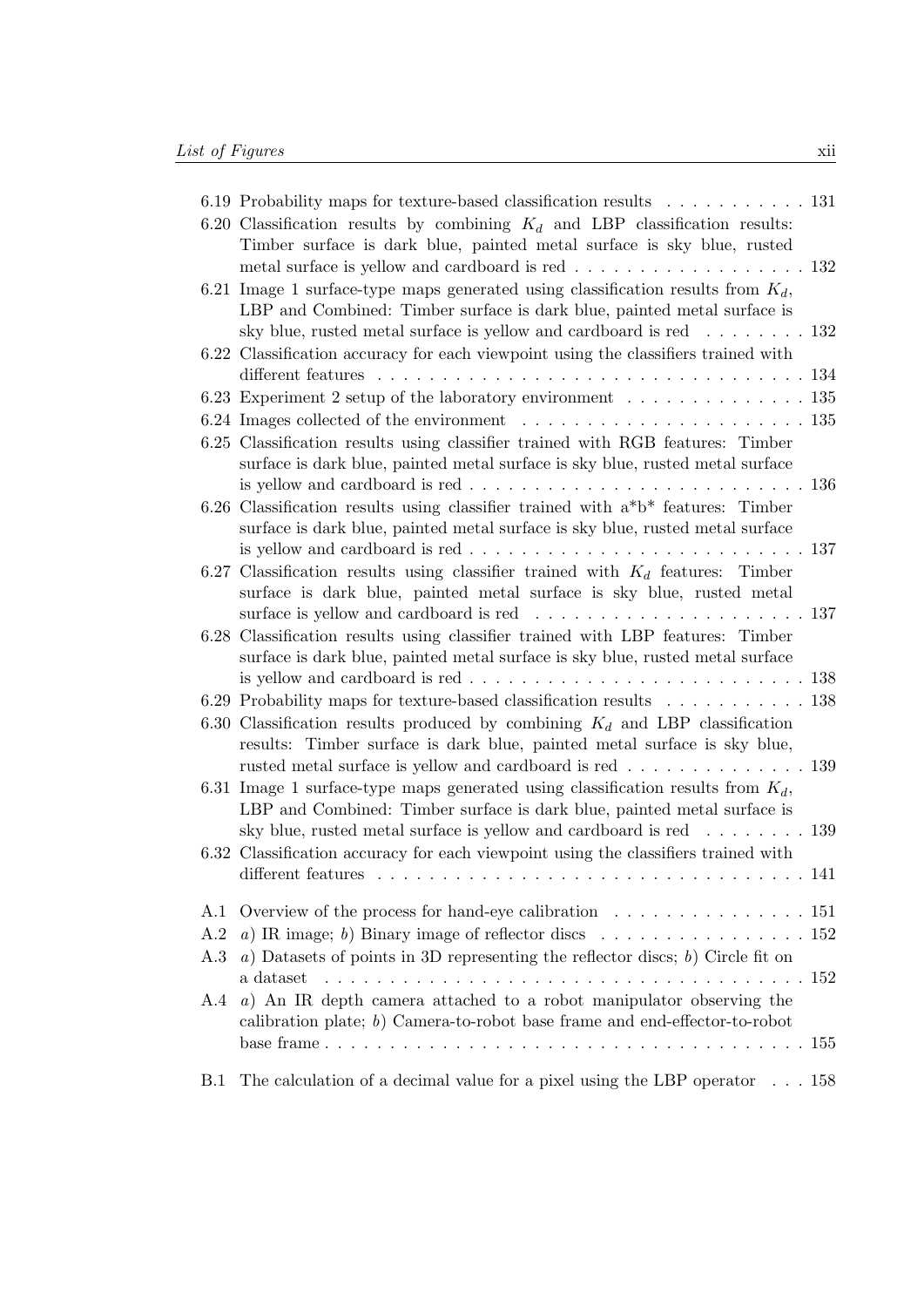## **List of Tables**

| 4.1 | 58<br>Mean and standard deviation of colour-space component distribution                          |
|-----|---------------------------------------------------------------------------------------------------|
| 4.2 | Classification results for RGB-D images of a single surface plane $\dots \dots$<br>66             |
| 4.3 | Confusion matrices for the surface-type classification results produced using                     |
|     |                                                                                                   |
| 4.4 | Average surface-type classification results for images<br>71                                      |
| 5.1 | Classification accuracy for blasted metal surface images $\dots \dots \dots \dots \dots$          |
| 5.2 | Classification accuracy for rusted metal surface images 106                                       |
| 5.3 | Classification accuracy for timber surface images $\ldots \ldots \ldots \ldots \ldots 106$        |
| 5.4 | Confusion matrices for test image $1, \ldots, \ldots, \ldots, \ldots, \ldots, \ldots, 111$        |
| 5.5 | Confusion matrices for test image $2 \ldots \ldots \ldots \ldots \ldots \ldots \ldots \ldots 112$ |
| 5.6 | Confusion matrices for test image $3 \ldots \ldots \ldots \ldots \ldots \ldots \ldots \ldots 112$ |
| 5.7 | Confusion matrices for test image $4 \ldots \ldots \ldots \ldots \ldots \ldots \ldots \ldots 113$ |
| 6.1 | Denavit and Hartenberg [15] parameters, joint types and limits for the                            |
|     |                                                                                                   |
| 6.2 | Calibration parameter values for IR to Firefly camera $\dots \dots \dots \dots \dots$             |
| 6.3 | Classification accuracy for SVM classifier trained with RGB features 126                          |
| 6.4 | Classification accuracy for SVM classifier trained with $a^*b^*$ features 126                     |
| 6.5 | Classification accuracy for SVM classifier trained with $K_d$ features 126                        |
| 6.6 | Classification accuracy for SVM classifier trained with LBP features 127                          |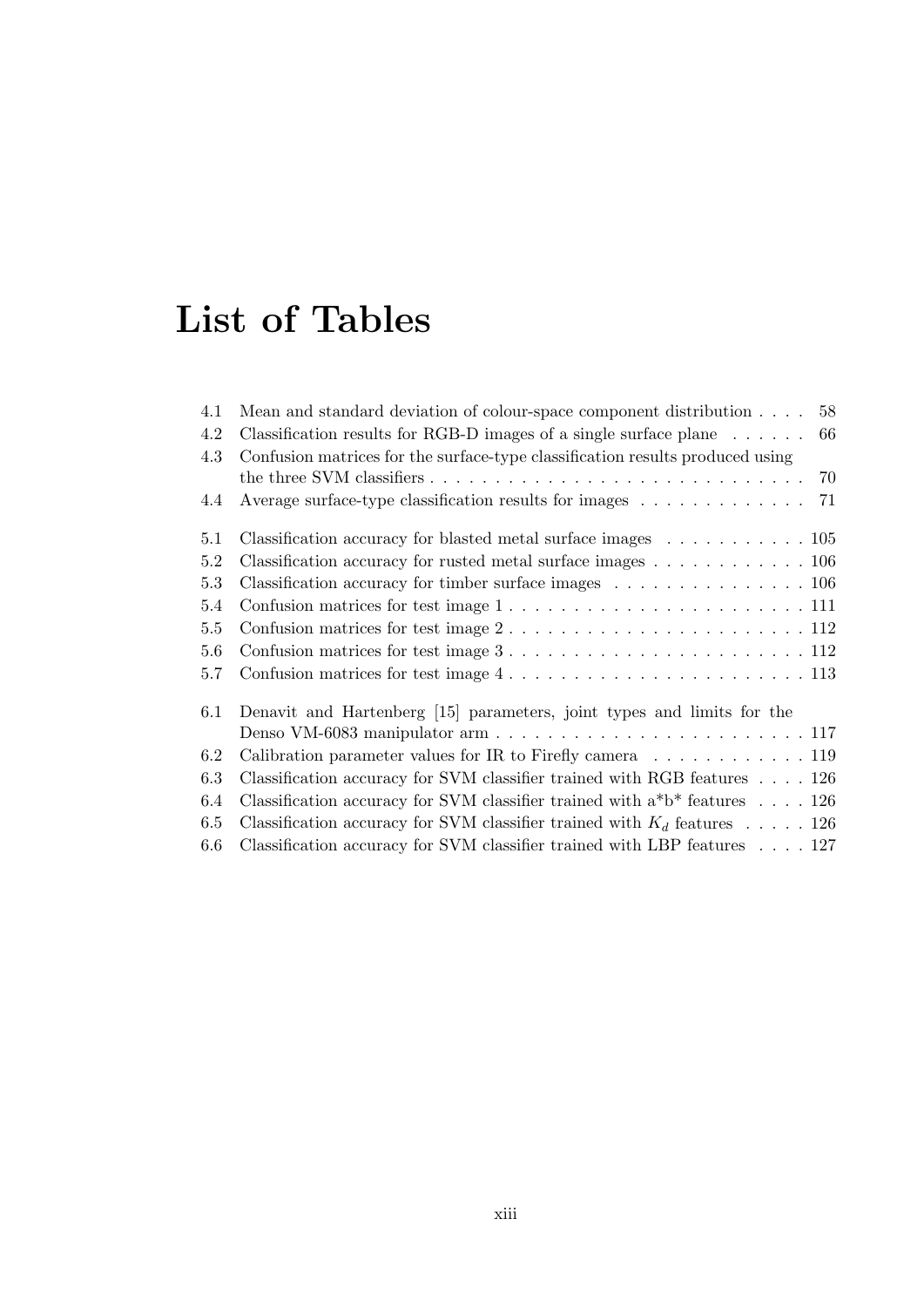## **Abbreviations**

| <b>DOF</b>  | Depth of Field                                                  |
|-------------|-----------------------------------------------------------------|
| <b>FOV</b>  | Field of View                                                   |
| <b>GLCM</b> | Grey-Level Co-occurrence Matrices                               |
| IR          | Infrared                                                        |
| PCA         | Principal Component Analysis                                    |
| $RGB-D$     | Red, Green and Blue colour-space image with corresponding Depth |
|             | image                                                           |
| <b>SVM</b>  | Support Vector Machines                                         |
| UTS         | University of Technology, Sydney                                |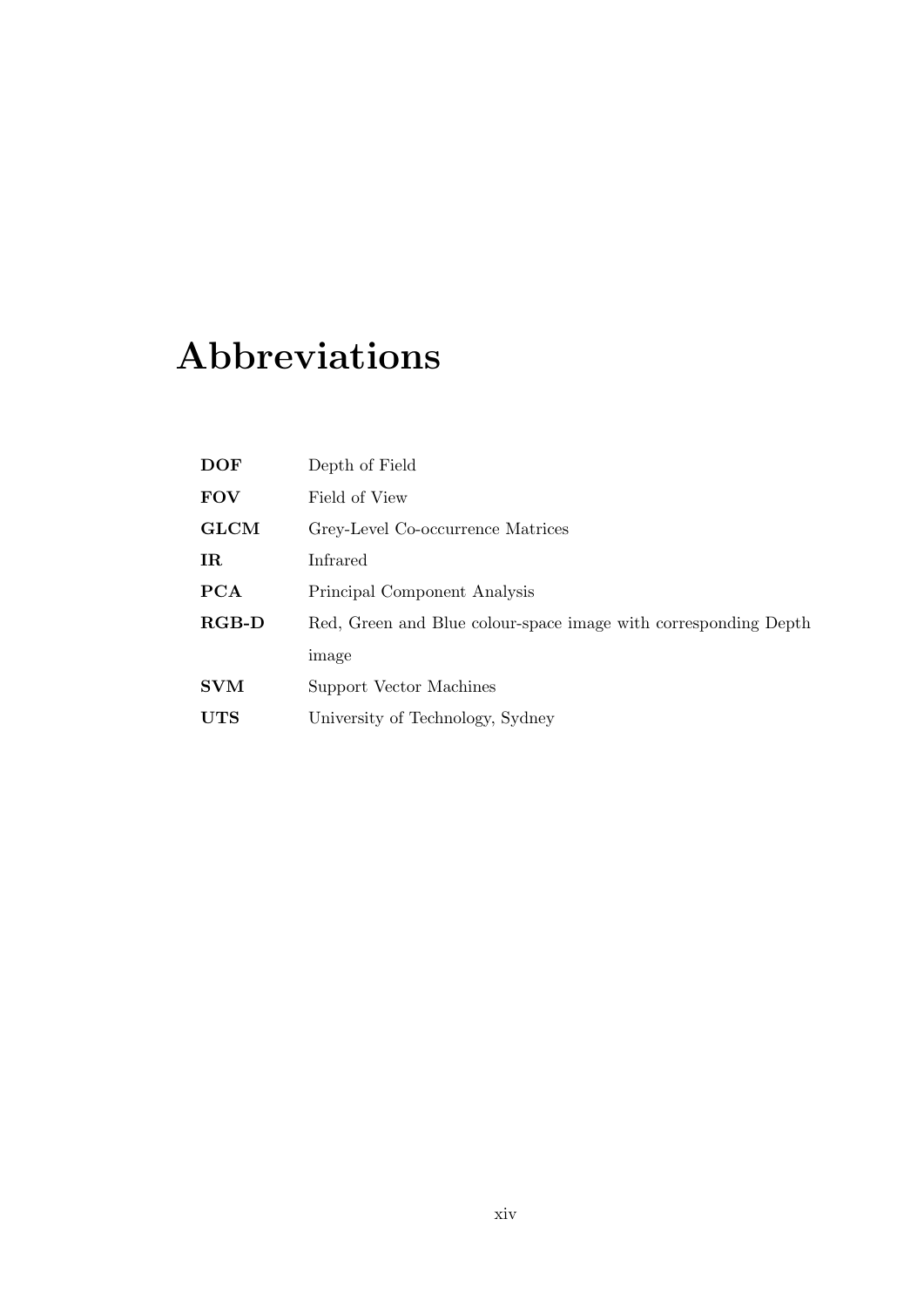### **Nomenclature**

#### **General Formatting Style**

| $f(\cdot\cdot\cdot)$          | A scalar valued function                                           |
|-------------------------------|--------------------------------------------------------------------|
| $\mathbf{f}(\cdot\cdot\cdot)$ | A vector valued function                                           |
| $[\cdot \cdot \cdot]^T$       | Transpose                                                          |
| $ \cdot $                     | Absolute value                                                     |
| $\ \cdot\ $                   | Vector length and normalised vector                                |
| $\mathcal C$                  | Covariance matrix                                                  |
| $\overline{d}$                | distance between two points                                        |
| D                             | A diagonalised matrix                                              |
| $\dot{\imath}$                | Index value in a list                                              |
| $\boldsymbol{n}$              | Variable signifying the last index of a set or to refer to a count |
| $\boldsymbol{P}$              | Probability                                                        |
| (u, v)                        | Index values in a 2D array or an image                             |
| $\vec{v}$                     | A vector                                                           |
| Ω                             | 2D image                                                           |
| $\tau$                        | Threshold                                                          |
| $\theta$                      | Angle between two directional vectors                              |
|                               |                                                                    |

#### **Specific Symbol Usage**

- ${}^{o}T_e(\vec{Q})$  Homogenous transformation between the robot base coordinate frame and the end-effector at pose  $\vec{Q}$
- ${}^{\circ}T_s$  Homogenous transformation matrix between the robot base coordinate frame and the sensor coordinate frame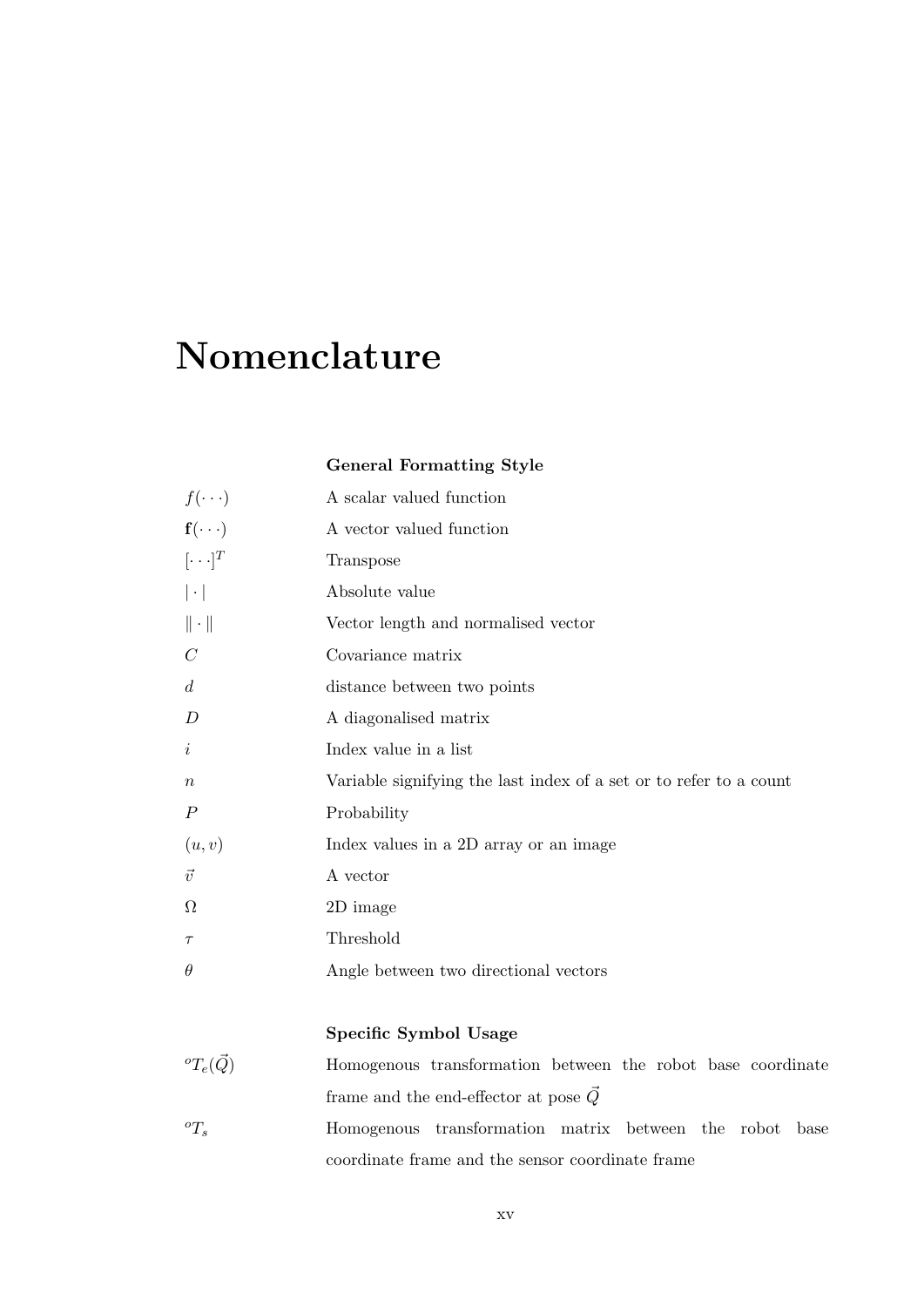| ${}^eT_s$    | Homogenous transformation matrix between the robot end-effector    |
|--------------|--------------------------------------------------------------------|
|              | coordinate frame and the sensor coordinate frame                   |
| ${}^{s}T_c$  | Homogenous transformation matrix between the sensor coordinate     |
|              | frame and the camera coordinate frame                              |
| $\mathcal C$ | Principle point of a pinhole camera model                          |
| $d_c$        | Surface point-to-RGB camera coordinate origin distance             |
| $d_l$        | Light source-to-surface point distance                             |
| $d_p$        | Plane of focus to camera distance                                  |
| $d_t$        | The viewing distance used to capture the training image dataset    |
| $\,F$        | Focal length of a camera                                           |
| $I_l$        | Light source intensity value                                       |
| $I_r$        | Reflected light source intensity value                             |
| $K_d$        | Set notation for the diffused reflectance values                   |
| $K_s$        | Set notation for the specular reflectance values                   |
| $\vec{l}$    | The position vector of the light source relative to the RGB camera |
|              | coordinate frame                                                   |
| $n_t$        | Number of surface-types                                            |
| P            | A vector (or set) of 3D points or vertices                         |
| q            | Robot manipulator's joint angle                                    |
| $\vec{Q}$    | Robot manipulator's joint angle vector, $[q_1, q_2,  q_n]^T$       |
| $\alpha$     | Bisector angle between $\vec{v_c}$ and $\vec{v_l}$                 |
| $\beta_g$    | Gaussian blur coefficient                                          |
| $\beta_k$    | Skewing coefficient                                                |
| $\beta_s$    | Scaling coefficient                                                |
| $\delta$     | Lens f-number                                                      |
| $\mu$        | Length of the voxel cube in the surface-type map                   |
| $\omega_v$   | Weighting factor applied to a voxel containing texture-based       |
|              | classification results                                             |
| $\Omega_s$   | Depth image from the IR camera                                     |
| $\Omega_c$   | Greyscale calibration image used to calculated the light source    |
|              | position                                                           |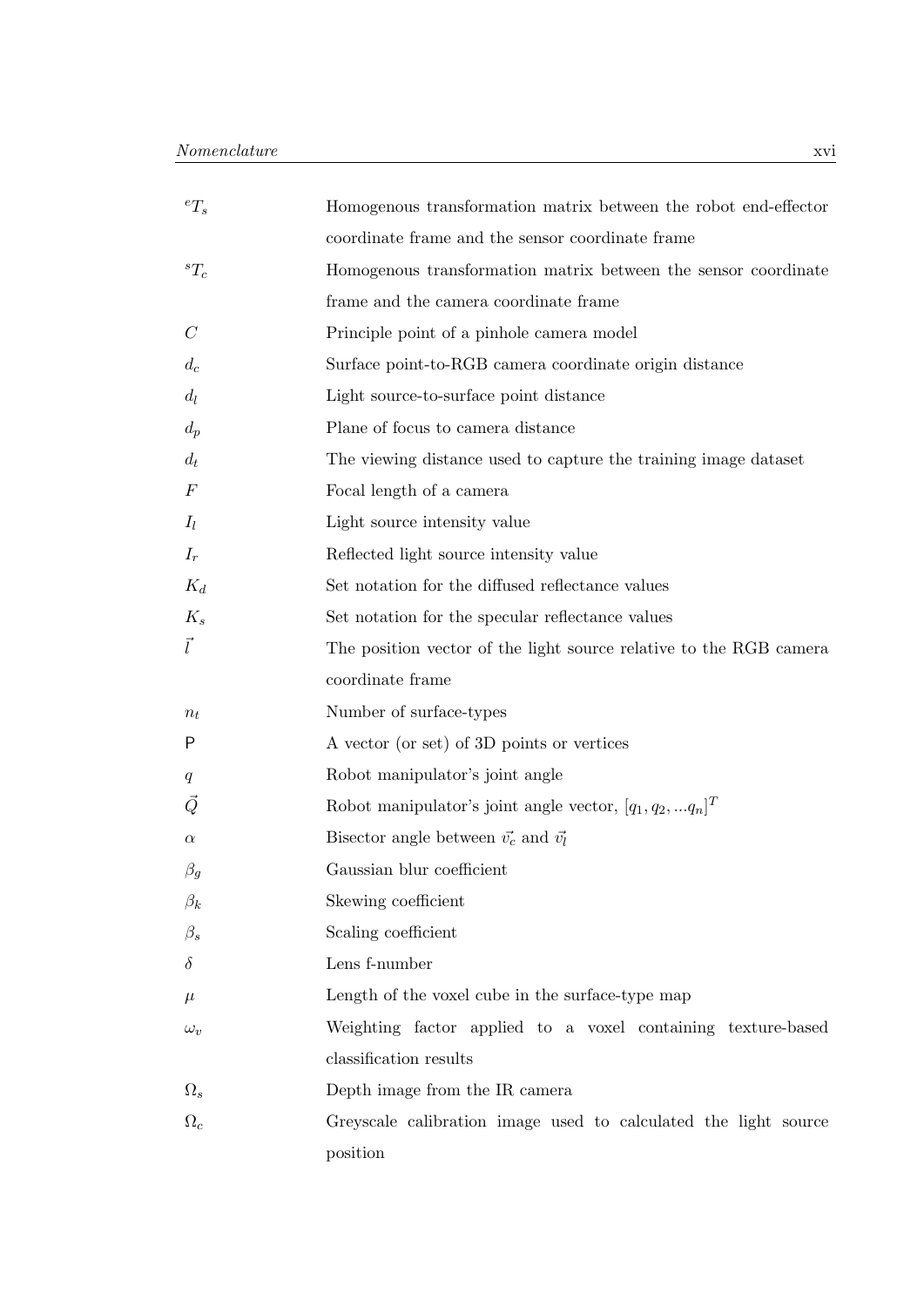| $\Omega_{cs}$    | An image of the greyscale calibration image $\Omega_c$ containing the        |
|------------------|------------------------------------------------------------------------------|
|                  | specular reflectance region                                                  |
| $\Omega_{cd}$    | An image of the greyscale calibration image $\Omega_c$ containing the        |
|                  | diffused reflectance region                                                  |
| $\Omega_t$       | A simulated texture pattern image                                            |
| $\varphi$        | Circle of confusion                                                          |
| $\sigma$         | Surface roughness albedo                                                     |
| $\theta_c$       | Angle of incidence between the normal of a 3D surface point and              |
|                  | the straight line between the surface point and the RGB camera               |
|                  | coordinate origin                                                            |
| $\theta_l$       | Angle of incidence between the normal of a 3D surface point and the          |
|                  | straight line between the surface point and the light source                 |
| $\theta_t$       | The viewing angle used to capture the training image dataset                 |
| $\tau_s$         | Pixel intensity threshold for identifying the specular reflectance           |
|                  | region in an image                                                           |
| $\tau_d$         | Pixel intensity threshold for identifying the diffused reflectance region    |
|                  | in an image                                                                  |
| $\vec{v_{\eta}}$ | Normal vector of a 3D surface point                                          |
| $\vec{v_c}$      | Direction vector between the surface point and the RGB camera                |
|                  | coordinate origin                                                            |
| $\vec{v_l}$      | Direction vector between the light source point and the RGB camera           |
|                  | coordinate origin                                                            |
| $P(M_k)$         | Discrete probability distribution of the surface-types for $k$<br>$\epsilon$ |
|                  | $\{1, \ldots n_t\}$ , given $n_t$ number of surface-types.                   |
| $P(M_k E)$       | Probability of surface-type state given the evidence E                       |
| $P(E M_k)$       | Probability of an evidence given the surface-type                            |
| P(E)             | Probability of evidence                                                      |
| $P_{d_c}$        | Probability value of a pixel being a surface-type based on viewing           |
|                  | distance                                                                     |
| $P_{\theta_c}$   | Probability value of a pixel being a surface-type based on viewing           |
|                  | angle                                                                        |
|                  |                                                                              |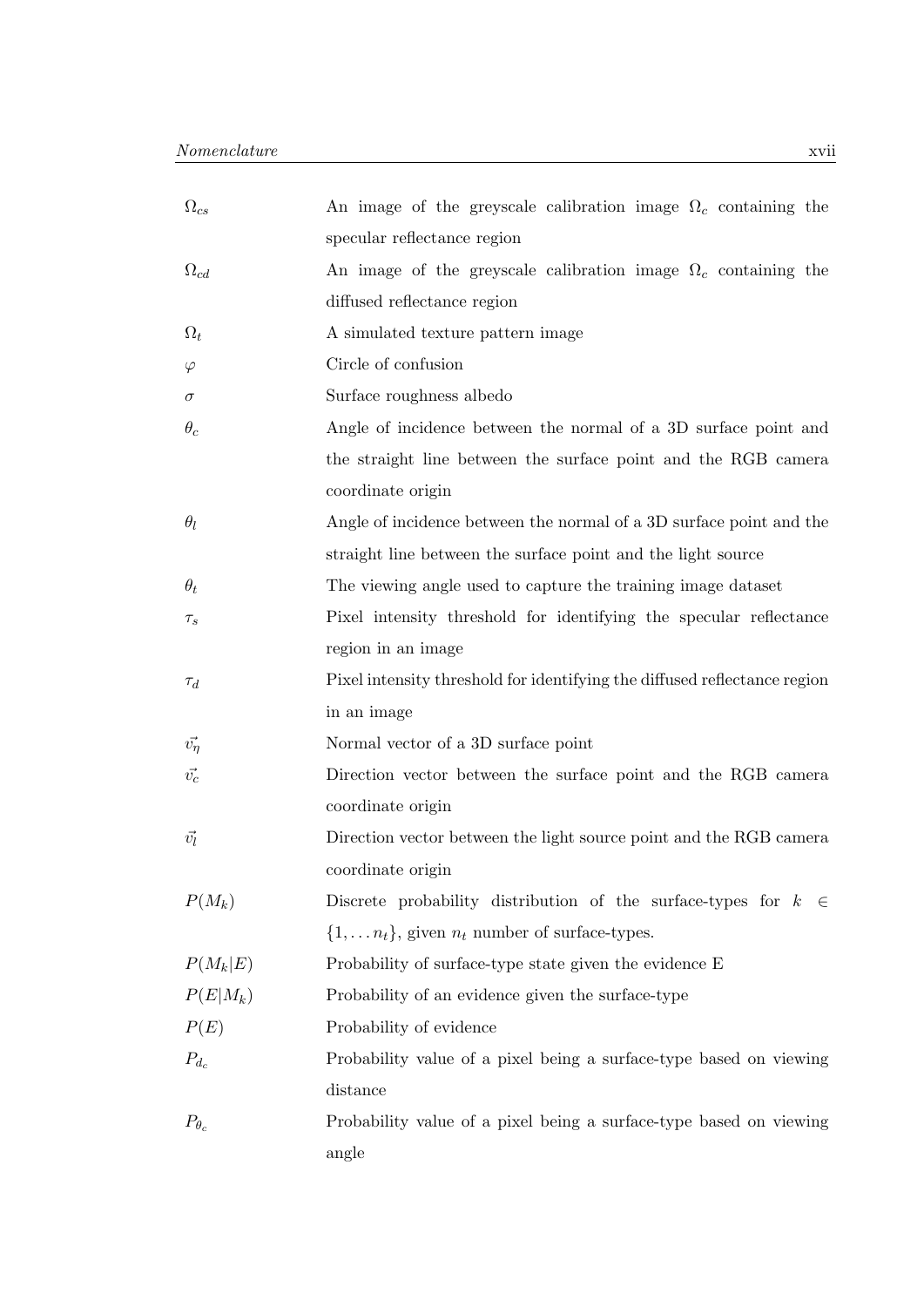| $P_{d_c, \theta_c}$             | Probability value of a pixel being a surface-type based on viewing                   |
|---------------------------------|--------------------------------------------------------------------------------------|
|                                 | distance and viewing angle                                                           |
|                                 | <b>Combinations of Variables</b>                                                     |
| $(a_2, a_1, a_0)$               | Polynomial coefficients for camera radiometric response in the                       |
|                                 | reflectance model                                                                    |
| $\{D_{n_1}, D_{f_1}\}\$         | Depth of field threshold range                                                       |
| $\{D_{n_2}, D_{f_2}\}\$         | Spatial resolution threshold range                                                   |
|                                 | $(K_{d,R}, K_{d,G}, K_{d,B})$ Diffused reflectance value for each RGB colour channel |
|                                 | $(K_{s,R}, K_{s,G}, K_{s,B})$ Specular reflectance value for each RGB colour channel |
| $(x_c, y_c, z_c)$               | Axes of RGB camera's 3D Cartesian coordinate frame                                   |
| $(x_o, y_o, z_o)$               | Axes of Robot base's 3D Cartesian coordinate frame                                   |
| $(x_e, y_e, z_e)$               | Axes of End-effector's 3D Cartesian coordinate frame                                 |
| $(x_s, y_s, z_s)$               | Axes of Depth sensor's 3D Cartesian coordinate frame                                 |
| $(\tau_n, \tau_f, \tau_\theta)$ | Threshold parameters to calculate an image pixel's probability of                    |
|                                 | being a surface-type                                                                 |
| $(\omega_1, \omega_2)$          | Weighting coefficients to calculate an image pixel's probability of                  |
|                                 | being a surface-type                                                                 |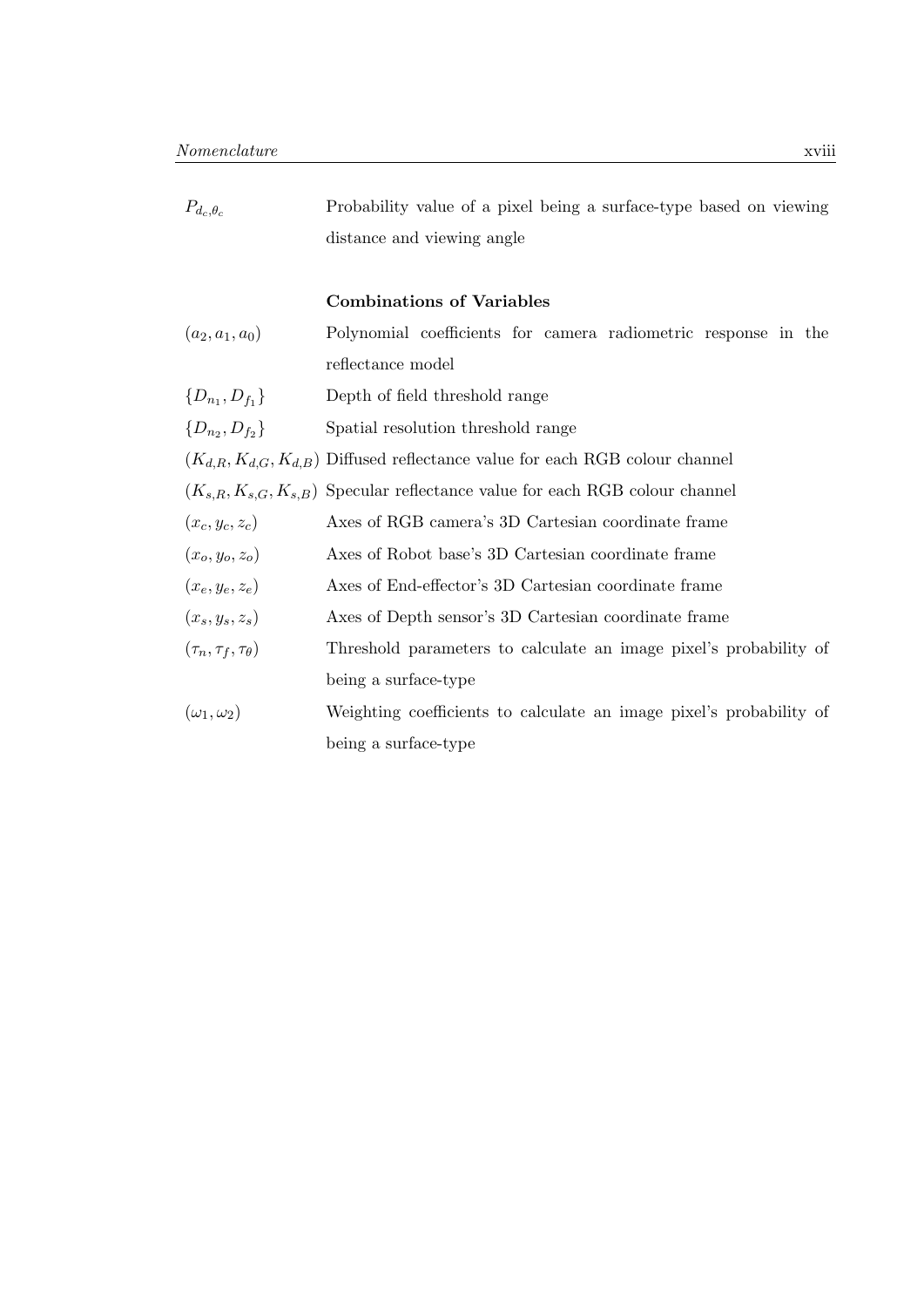# **Glossary of Terms**

| Complex          | A 3D workspace that has multiple planar surfaces arranged        |
|------------------|------------------------------------------------------------------|
| environment      | in various positions and orientations.                           |
| Confusion matrix | A specific table that allows the visualisation of classification |
|                  | results. Each column of the matrix represents the instances      |
|                  | in a predicted class, while each row represents the instances    |
|                  | in an actual class.                                              |
| Environmental    | In the context for a robot this can include but is not limited   |
| awareness        | to the knowledge of, a geometric map of the environment          |
|                  | that describes the location of surfaces and obstacles, and a     |
|                  | semantic map that provides a label for objects, surface-types    |
|                  | and locations within the environment.                            |
|                  |                                                                  |
| Grid             | A type of representation based on occupancy grids used to        |
|                  | divide a space into discrete grid cells. For surface-type map    |
|                  | in 3D this becomes voxels.                                       |
| Grit-blasting    | The abrasive removal of surface rust and/or paint using a        |
|                  | high pressure grit stream.                                       |
| Surface-type map | Model of the geometry and surface-type of surfaces in the        |
|                  | environment.                                                     |
| RGB-D            | The combination of a colour image represented in the RGB         |
|                  | colour-space (red, green, blue) with the addition of depth       |
|                  |                                                                  |
|                  | data that corresponds with each colour image pixel.              |